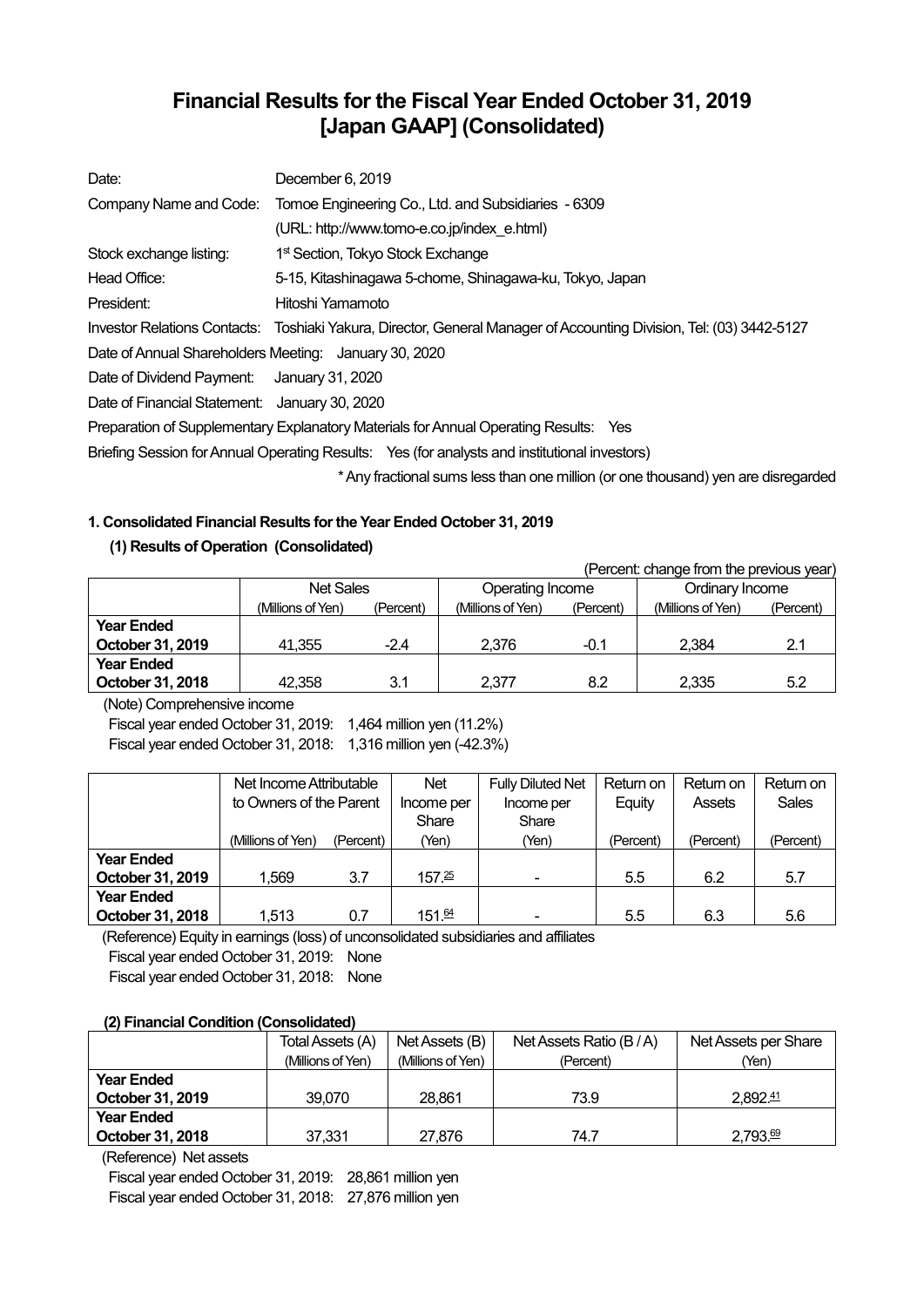| (3) Cash Flows (Consolidated) |                     |                     |                     | (Millions of Yen)        |
|-------------------------------|---------------------|---------------------|---------------------|--------------------------|
|                               | Net Cash Provided   | Net Cash Provided   | Net Cash Provided   | <b>Consolidated Cash</b> |
|                               | (Used) by Operating | (Used) by Investing | (Used) by Financing | and Cash Equivalent      |
|                               | <b>Activities</b>   | <b>Activities</b>   | <b>Activities</b>   | as of Year-end           |
| <b>Year Ended</b>             |                     |                     |                     |                          |
| October 31, 2019              | 3.868               | (544)               | (478)               | 12.147                   |
| <b>Year Ended</b>             |                     |                     |                     |                          |
| October 31, 2018              | 2.191               | (281)               | (449)               | 9.354                    |

# **2. Dividend Status**

|                                         | Dividend per Share (Yen) |                                                                                    |                |       |                  |  |  |
|-----------------------------------------|--------------------------|------------------------------------------------------------------------------------|----------------|-------|------------------|--|--|
|                                         | <b>First Quarter</b>     | End of<br>Second<br><b>Third Quarter</b><br>Total<br><b>Fiscal Year</b><br>Quarter |                |       |                  |  |  |
| Year Ending October 31, 2018            |                          | 22.50                                                                              | $\blacksquare$ | 24.50 | 47 <sup>00</sup> |  |  |
| Year Ending October 31, 2019            |                          | 23.50                                                                              | $\blacksquare$ | 23.50 | 47.00            |  |  |
| Year Ending October 31, 2020 (Prospect) | 23.50<br>23.50<br>۰<br>- |                                                                                    |                |       |                  |  |  |

|                                         | <b>Total Dividend</b> | <b>Dividend Payout Ratio</b><br>(Consolidated) | Dividend on Equity Ratio<br>(Consolidated) |  |
|-----------------------------------------|-----------------------|------------------------------------------------|--------------------------------------------|--|
|                                         | (Millions of Yen)     | (Percent)                                      | (Percent)                                  |  |
| Year Ending October 31, 2018            | 468                   | 31.0                                           |                                            |  |
| Year Ending October 31, 2019            | 468                   | 29.9                                           |                                            |  |
| Year Ending October 31, 2019 (Prospect) |                       | 31.3                                           |                                            |  |

# **3. Forecast for the Year Ending October 31, 2020 (Consolidated)**

(Percent: Change from the previous year for the full business year and 6-month period)

|                              | <b>Sales</b>      |           | Operating Income  |           | Ordinary Income   |           |
|------------------------------|-------------------|-----------|-------------------|-----------|-------------------|-----------|
|                              | (Millions of Yen) | (Percent) | (Millions of Yen) | (Percent) | (Millions of Yen) | (Percent) |
| <b>Full Business</b><br>Year | 44.700            | 8.1       | 2,250             | $-5.3$    | 2.250             | -5.6      |

|                           | Net Income Attributable to<br>Owners of the Parent |           | Net Income per Share |
|---------------------------|----------------------------------------------------|-----------|----------------------|
|                           | (Millions of Yen)                                  | (Percent) | 'Yen'                |
| <b>Full Business Year</b> | 1.500                                              | 44        | 150 $\frac{33}{2}$   |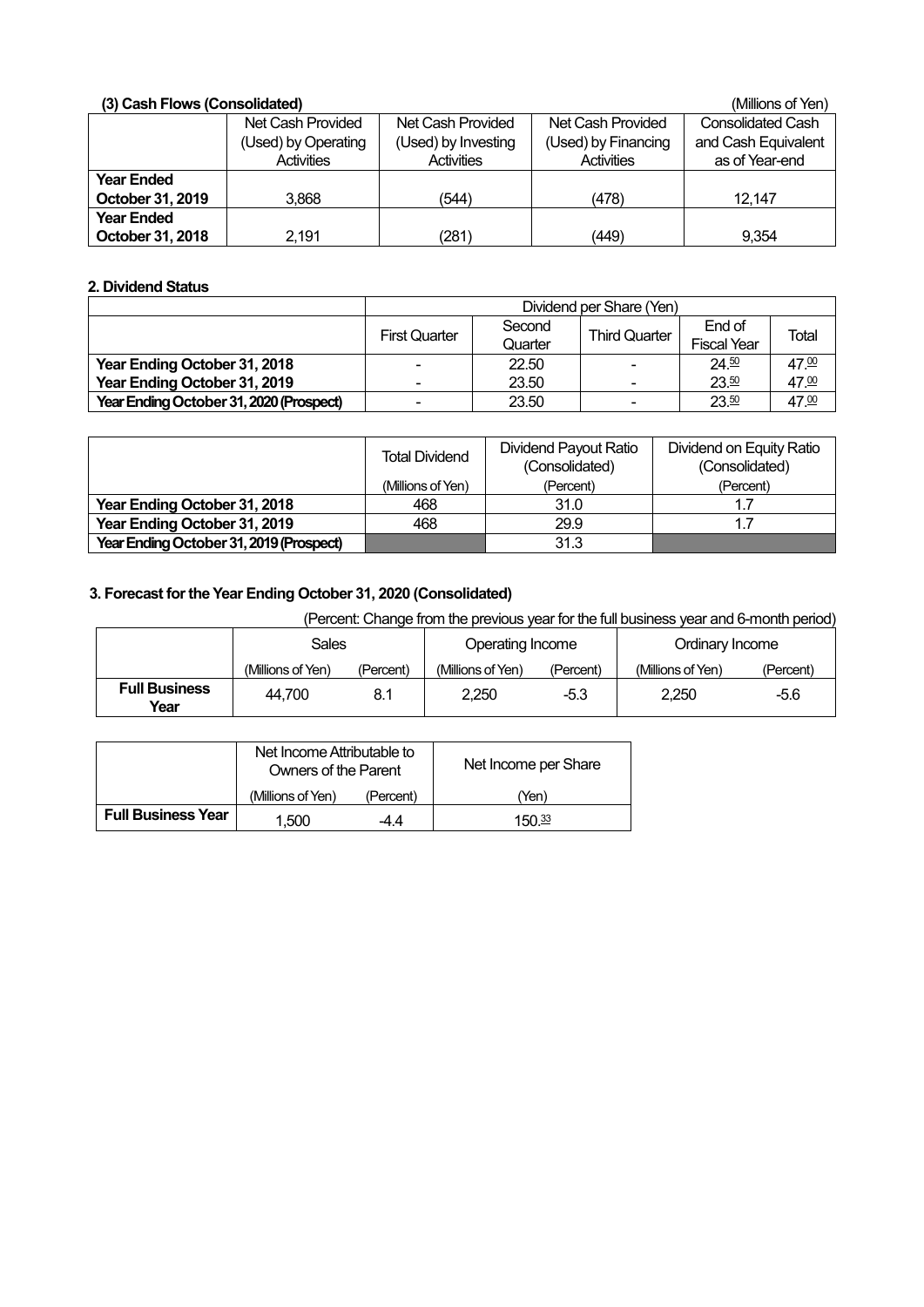### **Notes**

(1) Significant changes in subsidiaries during this period (changes in specific subsidiaries involving changes in the scope of consolidation): Yes

Addition: One (name of subsidiary) TOMOE ENGINEERING (TAICANG) CO.,LTD.

Deletion: None

(Note) For details, refer to (5) [Notes for Consolidated Financial Statements (Significant changes to subsidiaries during the period)] of 3. [Consolidated Financial Statements and Main Notes] on page 17.

- (2) Changes in accounting principles, changes in accounting estimates, and retrospective restatements
	- 1) Change due to revision of accounting standard: None
	- 2) Other changes than the above 1): None
	- 3) Change in accounting estimates: None
	- 4) Retrospective restatements: None

### (3) Number of outstanding shares (Common stock)

1) Number of outstanding shares at year-end (including treasury stocks)

| At October 31, 2019: 10,533,200 shares   | At October 31, 2018: 10,533,200 shares |
|------------------------------------------|----------------------------------------|
| 2) Number of treasury stocks at year-end |                                        |
| At October 31, 2019: 554,861 shares      | At October 31, 2018: 554,861 shares    |
| 3) Number of average shares              |                                        |
| At October 31, 2019: 9,978,339 shares    | At October 31, 2018: 9,978,368 shares  |

\*This financial report is exempt from the review by certified public accountant or audit firm.

\*Explanations for appropriate use of the earnings forecast and other special instructions (Notes on the forward-looking statements, etc.)

The forward-looking statements such as a forecast of our financial results described herein are based on the information currently available to us and the assumptions that we believe are reasonable. Actual results could differ materially due to various factors.

For the operating results forecast, refer to (4) [Outlook for the Next Fiscal Year] of 1. [Overview of Operating Results, etc.] on page 4.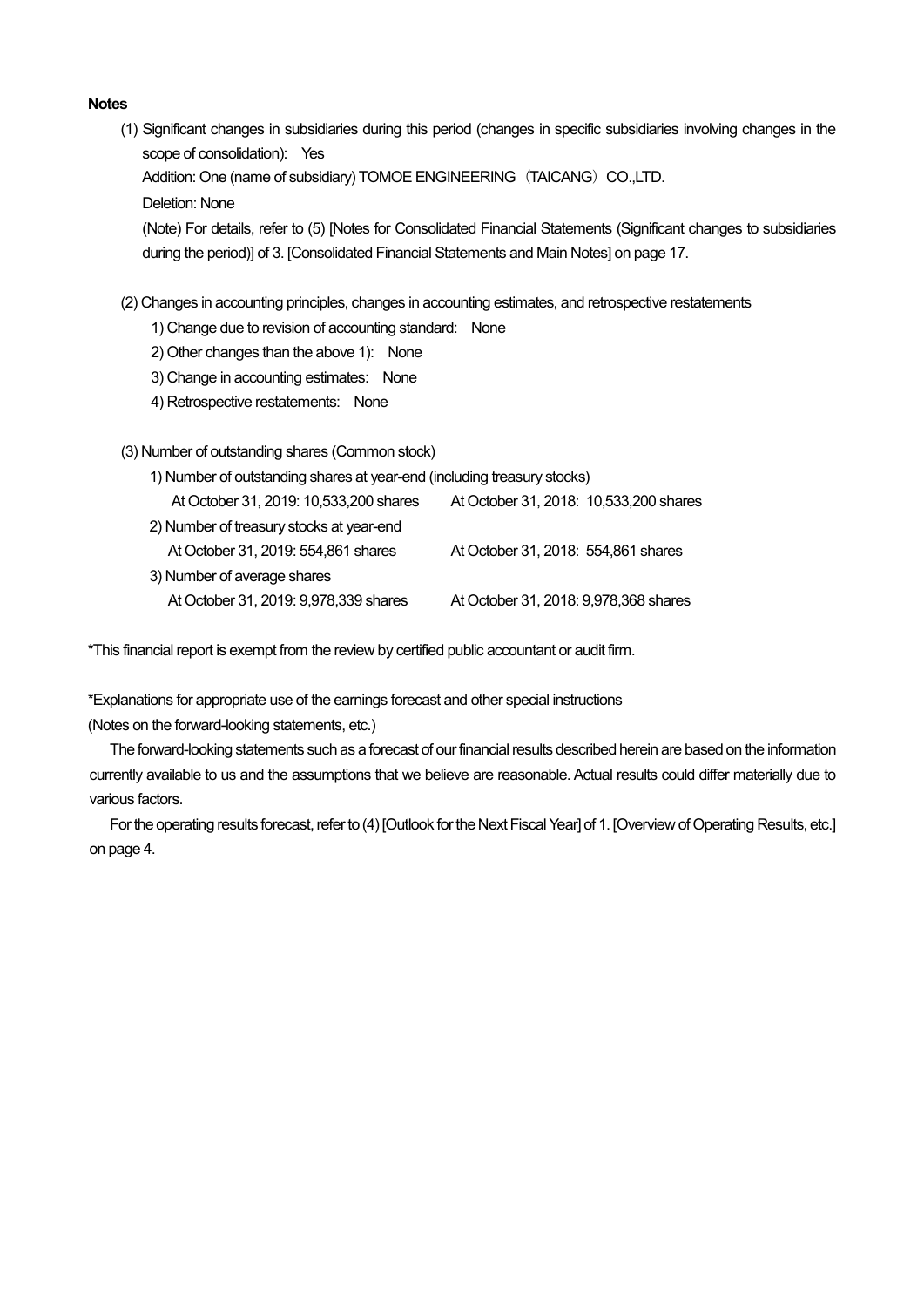Table of Contents of Accompanying Documents

| (2) Consolidated Statements of Income and Consolidated Statements of Comprehensive Income8 |  |
|--------------------------------------------------------------------------------------------|--|
|                                                                                            |  |
|                                                                                            |  |
|                                                                                            |  |
|                                                                                            |  |
|                                                                                            |  |
|                                                                                            |  |
|                                                                                            |  |
|                                                                                            |  |
|                                                                                            |  |
|                                                                                            |  |
|                                                                                            |  |
|                                                                                            |  |
|                                                                                            |  |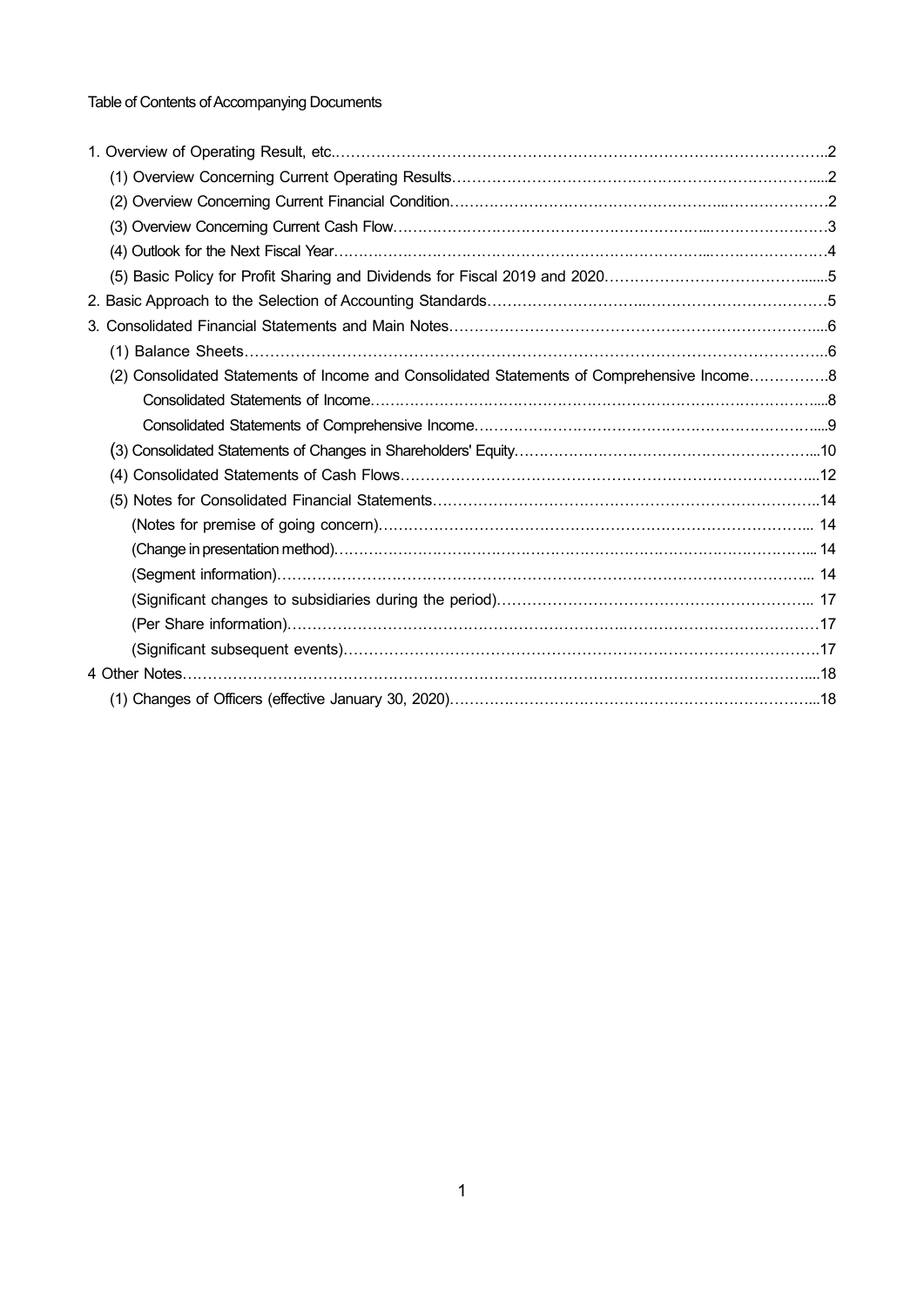### **1. Overview of Operating Results, etc.**

### **(1) Overview Concerning Current Operating Results**

During the current consolidated fiscal year, Japan's economy was strongly supported by personal consumption, capital investment, and public works investments and maintained its gradual recovery trend, despite weakness in exports that resulted from factors such as the overseas economic slowdown. Overseas, however, despite the steady growth of the U.S. economy, Europe's economy continued to be sluggish and the growth rate of China's economy remained slack. Furthermore, the semiconductor market continued to be aggravated by heightened trade friction between the U.S. and China and sluggish smartphone sales.

Given these circumstances, full-year net sales for the Tomoe Engineering Group decreased 2.4% from the previous consolidated fiscal year to 41,355 million yen, reflecting decrease of net sales in the Chemical Product Business despite higher net sales in the Machinery & Equipment Business. With respect to earnings during the period, operating income was 2,376 million yen, 0.1% down from the previous consolidated fiscal year despite higher earnings from growth in the Machinery & Equipment Business, as efforts to boost income were hampered by lower sales in the Chemical Products Business. On the other hand, ordinary income came to 2,384 million yen, 2.1% up from the previous consolidated fiscal year because of lower non-operating expenses, and net income attributable to owners of the parent was 1,569 million yen, 3.7% up from the previous consolidated fiscal year.

#### Operating results by segment were as follows.

### (Machinery & Equipment Business)

In the Machinery & Equipment Business, net sales of components and repair services for overseas demand and for domestic private demand increased, but on the other hand net sales of machinery and works in all fields, and components and repair services for domestic public sector demand decreased. As a result, net sales for the current consolidated fiscal year were 11,250 million yen, 0.7% up compared with the previous fiscal year. With respect to earnings, operating income was 971 million yen, 63.7% up from the previous fiscal year, mainly because of increased profits in the field of components and repair services for overseas which had high margins.

### (Chemical Products Business)

In the Chemical Products Business, net sales of raw materials in domestic and overseas synthetic resin sector, transport materials for semiconductor manufacturing applications in the electronics materials sector, and ceramics products for semiconductor fabrication equipment in the advanced materials sector decreased, but on the other hand net sales of materials for housing and construction applications in the domestic industrial materials sector increased. As a result, consolidated net sales for the fiscal year were 30,105 million yen, 3.5% down from the previous consolidated fiscal year.

With respect to earnings, operating income was 1,404 million yen, 21.3% down from the previous fiscal year because of decreased income and declined gross-profit margin.

### **(2) Overview Concerning Current Financial Condition**

Current assets at the end of the consolidated fiscal year were 30,260 million yen, up 1,436 million from the balance at the end of the previous consolidated fiscal year, reflecting a decrease in notes and accounts receivable-trade, and merchandise and finished goods, and an increase in cash and deposits, and raw materials and supplies. Noncurrent assets were 8,810 million yen, up 302 million yen from the balance at the end of the previous consolidated fiscal year, reflecting an increase in construction in progress and in machinery, equipment and vehicles. Liabilities were 10,209 million yen, increased by 753 million yen from the end of the previous consolidated fiscal year, mainly because of a decrease in income taxes payable, and an increase in advances received, and accounts payable-others.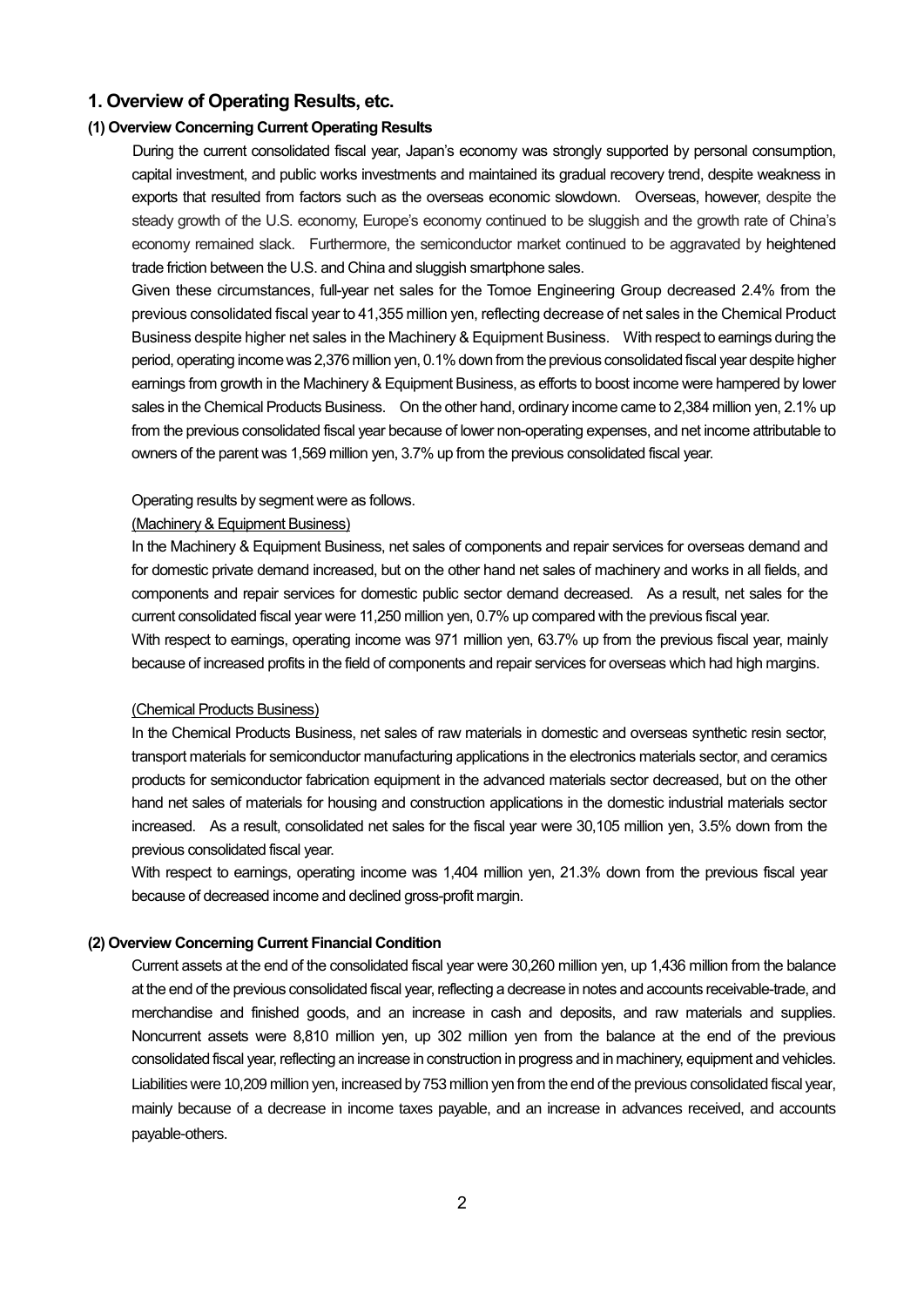Net assets were 28,861 million yen, up 985 million yen from the end of the previous consolidated fiscal year. This mainly reflected an increase of net income attributable to owners of the parent reported at the current consolidated net income.

As a result of the above changes, the equity ratio at the end of the consolidated fiscal year decreased by 0.8 point from 74.7% to 73.9% at the end of the previous consolidated fiscal year.

### **(3) Overview Concerning Current Cash Flow**

Balance of cash and cash equivalent (hereinafter "net cash") as of the end of the current consolidated fiscal year increased by 2,793 million yen to 12,147 million yen from the previous consolidated fiscal year reflecting net cash used in investing and financing activities, and net cash provided by operating activities. Status of each cash flow and their factors during the current consolidated fiscal year are as follows:

### (Net Cash Provided by (Used in) Operating Activities)

Net cash provided by operating activities was 3,868 million yen. This reflected an increase in income taxes payment used in 943 million yen and inventory by 156 million yen, and a decrease in income before income taxes by 2,378 million yen, reservation for depreciation and amortization by 364 million yen, and notes and accounts receivabletrade by 1,656 million yen. Net cash provided was increased by 1,677 million yen from 2,191 million yen in the previous consolidated fiscal year.

### (Net Cash Provided by (Used in) Investing Activities)

Net cash used in investing activities was 544 million yen. This reflected purchase of property, plant and equipment of 468 million yen, and purchase of intangible fixed assets of 60 million yen. Net cash used was increased by 263 million yen from 281 million yen in the previous consolidated fiscal year.

### (Net Cash Provided by (Used in) Financing Activities)

Net cash used in financing activities was 478 million yen mainly for the payment of cash dividends in 478 million yen. Net cash used was increased by 29 million yen from 449 million yen in the previous consolidated fiscal year.

|                                                 | <b>Year Ended</b><br>October 31,<br>2015 | <b>Year Ended</b><br>October 31,<br>2016 | <b>Year Ended</b><br>October 31,<br>2017 | <b>Year Ended</b><br>October 31,<br>2018 | <b>Year Ended</b><br>October 31,<br>2019 |
|-------------------------------------------------|------------------------------------------|------------------------------------------|------------------------------------------|------------------------------------------|------------------------------------------|
| Equity Ratio (Percent)                          | 73.4                                     | 72.4                                     | 73.8                                     | 74.7                                     | 73.9                                     |
| Equity Ratio Based on<br>Market Value (Percent) | 44.3                                     | 44.3                                     | 59.1                                     | 58.3                                     | 60.3                                     |
| Debt-repayment to Cash<br>Flow Ratio (Years)    |                                          | 0.0                                      | 0.2                                      | 0.0                                      | 0.0                                      |
| Interest Coverage Ratio<br>(Percent)            |                                          | 735.6                                    | 28.3                                     | 68.9                                     | 114.8                                    |

#### Trends in cash flow indices

Equity ratio: Net assets/ Total assets

Equity ratio based on market value: Market capitalization of shares / Total assets

Debt-repayment to cash flow ratio: Interest-bearing debt / Cash flow

Interest coverage ratio: Cash flow /Interest payment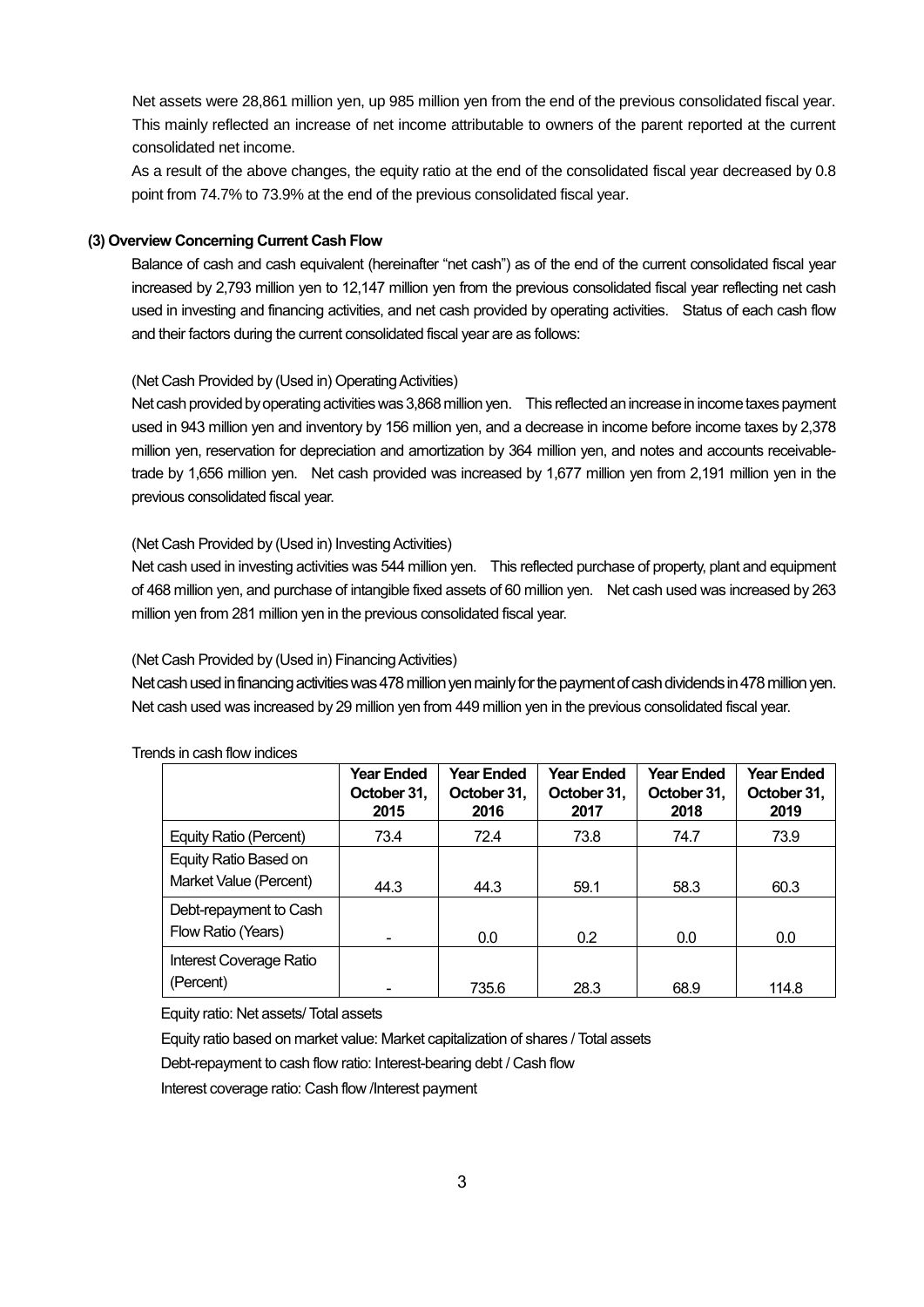#### (Notes)

- 1. All indices are calculated on the basis of consolidated financial figures.
- 2. Market capitalization is calculated based on the number of outstanding shares excluding treasury stock.
- 3. Cash flow refers to net cash provided by (used in) operating activities.
- 4. Interest-bearing debt refers to all debt reported on the consolidated balance sheet for which interest is being paid.
- 5. Beginning from the start of the current consolidated fiscal year, the Company has applied the *Partial Amendments to Accounting Standard for Tax Effect Accounting* (Accounting Standards Board of Japan Statement No. 28). Such Accounting Standard has been applied retroactively to the Financial Results for the Fiscal Year ended October 31, 2018.

#### **(4) Outlook for the Next Fiscal Year (November 1, 2019 - October 31, 2020)**

In the consolidated fiscal year ending October 31, 2020, Japan's economy is expected to stay on its gradual recovery track, as capital investment and public works investments appear to remain robust and exports also seem to be restored. Internationally, while the US economy are forecast to continue robust, the European and Chinese economies continue to be in the deceleration tendency. Circumstances such as intensified US-China trade friction causing concerns about a downturn in the world economy make close observation necessary.

Given these circumstances, in the Machinery & Equipment Business consolidated net sales are expected to reach 13,800 million yen, 22.7% up from the previous consolidated fiscal year, with net sales projected to be higher for both machinery in all sectors, particularly overseas, and for equipment and construction for domestic public sector demand. One the other hand, operating income is projected to come to 760 million yen, 21.8% down compared with the previous consolidated fiscal year, with profit margins expected to narrow because of low margins on the machinery that garnered higher sales and a decline in sales of overseas components and repair services, which had increased in the previous consolidated fiscal year. In the Chemical Products Business, consolidated net sales are expected to amount to 30,900 million yen, 2.6% up compared with the previous consolidated fiscal year, and operating income is expected to be 1,490 million yen, 6.1% up from the previous consolidated fiscal year, reflecting the growth in sales of UV curing resin in the fine chemicals sector and sales of materials for semiconductorfabrication equipment in the advanced materials sector and electronics materials sector.

As a result of these efforts, for the entire Tomoe Engineering Group in the consolidated fiscal year ending October 31, 2020, we project net sales to grow by 8.1% to 44,700 million yen, operating income to decrease by 5.3% to 2,250 million yen, ordinary income to decrease by 5.6% to 2,250 million yen, and net income attributable to the shareholders of the parent company to decrease by 4.4% to 1,500million yen.

The operating results forecasts for the next period described above are based on information available to the Company at the time the forecasts were prepared and assumptions judged to be reasonable. Actual operating results might differ from these forecasts depending upon changes in domestic and international financial and economic conditions, the supply and demand situation, various risk factors and other uncertainties.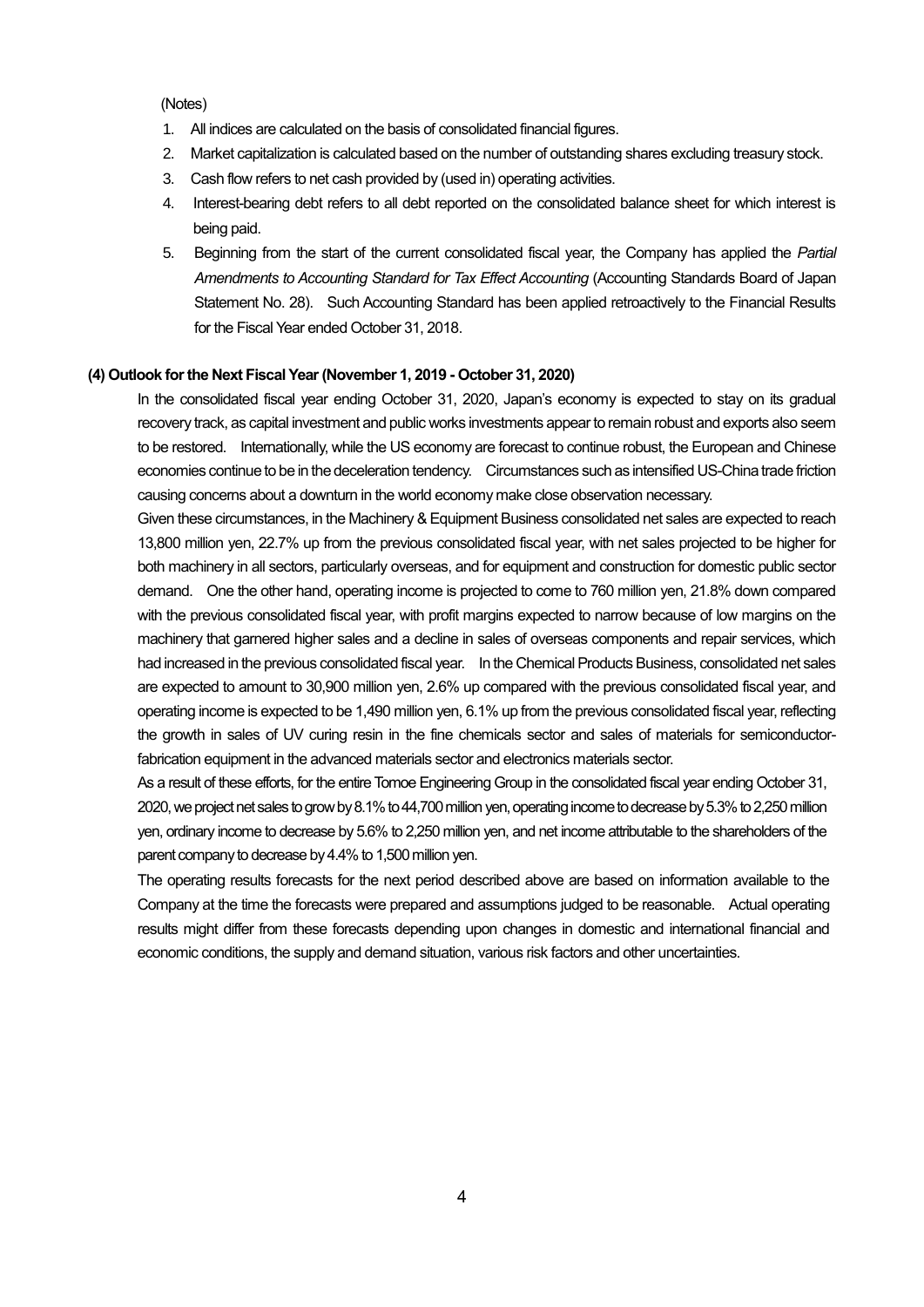### **(5) Basic Policy for Profit Sharing and Dividends for Fiscal 2019 and 2020**

As its basic policy, the Tomoe Engineering Group will "implement appropriate, stable dividends by seeking to increase internal reserves to reinforce our financial position and corporate strength, and by considering consolidated operating results, the group's medium-term business strategy and other factors in a comprehensive manner."

Based on the above policy, we plan to pay a dividend of 23.5 yen per share at the end of the consolidated fiscal year ending on October 31, 2019, down 1.0 yen per share from the previous consolidated fiscal year, considering of operating results for this fiscal year and the outlook in future.

For the dividend for the next consolidated fiscal year, we plan to pay 47 yen per share (including an interim dividend per share of 23.5 yen), based on consideration of the outlook for consolidated operating results.

## **2. Basic Approach to the Selection of Accounting Standards**

At the present time the Tomoe Engineering Group has adopted Japan GAAP, based on factors such as comparability between firms, and the Group's policy concerning the application of IFRS will be to respond while referring to outside trends and other considerations.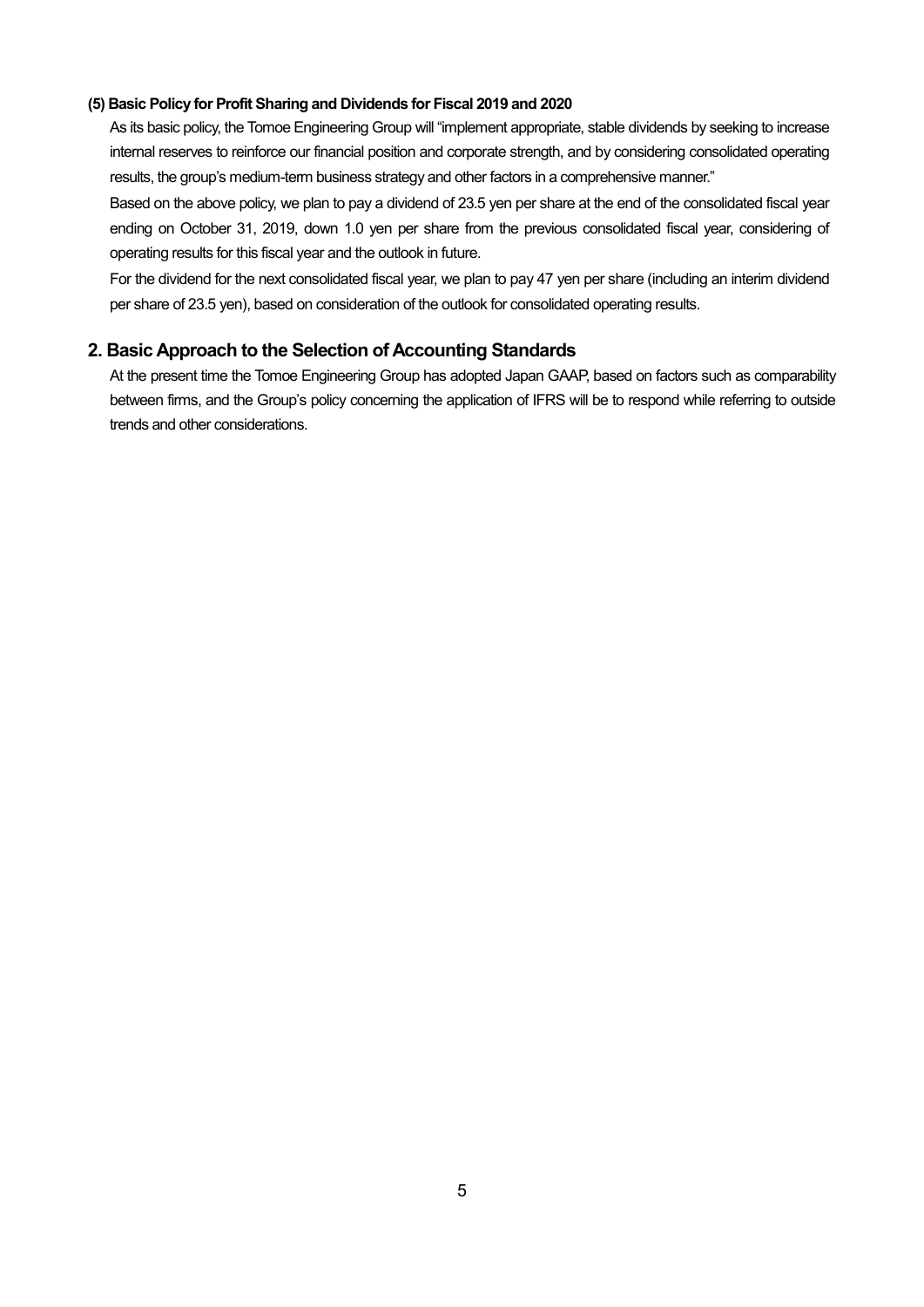# **3. Consolidated Financial Statements and Main Notes**

# **(1) Balance Sheets**

|                                                | (Thousands of Yen)          |                             |  |
|------------------------------------------------|-----------------------------|-----------------------------|--|
|                                                | Year Ended October 31, 2018 | Year Ended October 31, 2019 |  |
| <b>Assets</b>                                  |                             |                             |  |
| <b>Current Assets</b>                          |                             |                             |  |
| Cash and Deposits                              | 9,354,256                   | 12,147,981                  |  |
| Notes and Accounts Receivable-Trade            | 11,834,551                  | 10,432,830                  |  |
| <b>Electronically Recorded Monetary Claims</b> | 2,183,842                   | 1,904,539                   |  |
| Merchandise and Finished Goods                 | 3,685,115                   | 3,242,217                   |  |
| <b>Work in Process</b>                         | 981,660                     | 1,200,360                   |  |
| <b>Raw Materials and Supplies</b>              | 667,846                     | 1,014,166                   |  |
| Others                                         | 183,711                     | 381,860                     |  |
| <b>Allowance for Doubtful Accounts</b>         | $-67,114$                   | $-63,652$                   |  |
| <b>Total Current Assets</b>                    | 28,823,870                  | 30,260,304                  |  |
| <b>Noncurrent Assets</b>                       |                             |                             |  |
| Property, Plant and Equipment                  |                             |                             |  |
| <b>Buildings and Structures</b>                | 4,459,308                   | 4,608,252                   |  |
| <b>Accumulated Depreciation</b>                | $-1,831,356$                | $-1,954,347$                |  |
| <b>Buildings and Structures, Net</b>           | 2,627,951                   | 2,653,904                   |  |
| Machinery, Equipment and Vehicles              | 3,697,837                   | 3,771,107                   |  |
| <b>Accumulated Depreciation</b>                | $-3,304,595$                | $-3,284,685$                |  |
| Machinery, Equipment and Vehicles, Net         | 393,242                     | 486,422                     |  |
| Land                                           | 1,931,089                   | 1,930,720                   |  |
| Construction in progress                       | 10,606                      | 123,271                     |  |
| <b>Others</b>                                  | 980,958                     | 1,036,746                   |  |
| <b>Accumulated Depreciation</b>                | $-901,758$                  | $-955,308$                  |  |
| Others, Net                                    | 79,199                      | 81,437                      |  |
| <b>Total Property, Plant and Equipment</b>     | 5,042,089                   | 5,275,756                   |  |
| <b>Intangible Assets</b>                       | 109,792                     | 129,094                     |  |
| <b>Investments and Other Assets</b>            |                             |                             |  |
| <b>Investment Securities</b>                   | 1,374,561                   | 1,393,589                   |  |
| <b>Guarantee Deposits</b>                      | 340,386                     | 349,795                     |  |
| <b>Net Defined Benefit Assets</b>              | 1,554,938                   | 1,588,079                   |  |
| <b>Deferred Tax Assets</b>                     | 16,436                      | 16,446                      |  |
| <b>Others</b>                                  | 92,654                      | 80,562                      |  |
| Allowance for Doubtful Accounts                | $-22,871$                   | $-22,681$                   |  |
| <b>Total Investments and Other Assets</b>      | 3,356,107                   | 3,405,791                   |  |
| <b>Total Noncurrent Assets</b>                 | 8,507,988                   | 8,810,642                   |  |
| <b>Total Assets</b>                            | 37,331,859                  | 39,070,946                  |  |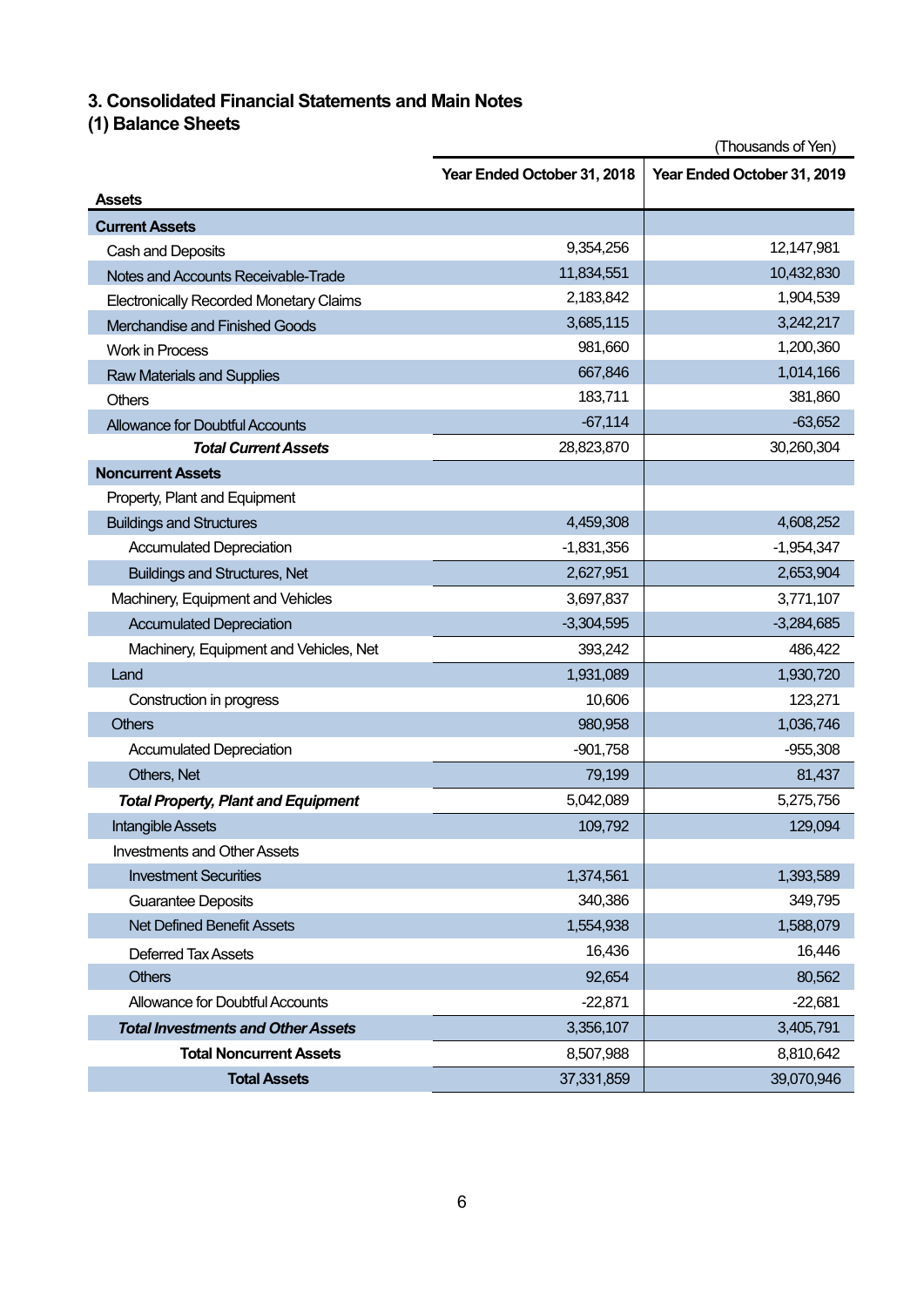(Thousands of Yen)

|                                                                 | Year Ended October 31, 2018 | Year Ended October 31, 2019 |
|-----------------------------------------------------------------|-----------------------------|-----------------------------|
| <b>Liabilities and Net Assets</b>                               |                             |                             |
| <b>Liabilities</b>                                              |                             |                             |
| <b>Current Liabilities</b>                                      |                             |                             |
| Notes and Accounts Payable-Trade                                | 4,193,451                   | 4,165,190                   |
| <b>Electronically Recorded Monetary Debt</b>                    | 1,857,112                   | 1,822,509                   |
| <b>Accounts Payable-Others</b>                                  | 600,382                     | 821,503                     |
| Income Taxes Payable                                            | 539,919                     | 430,816                     |
| <b>Advances Received</b>                                        | 70,030                      | 577,512                     |
| <b>Provision for Bonuses</b>                                    | 1,081,025                   | 1,160,657                   |
| <b>Provision for Directors' Bonuses</b>                         | 70,000                      | 72,627                      |
| Allowance for Product Warranty                                  | 160,295                     | 313,350                     |
| <b>Others</b>                                                   | 217,988                     | 199,898                     |
| <b>Total Current Liabilities</b>                                | 8,790,206                   | 9,564,068                   |
| <b>Noncurrent Liabilities</b>                                   |                             |                             |
| <b>Provision for Directors' Retirement Benefits</b>             | 5,460                       | 5,460                       |
| <b>Net Defined Benefit Liabilities</b>                          | 57,905                      | 63,208                      |
| <b>Deferred Tax Liabilities</b>                                 | 601,913                     | 576,715                     |
| <b>Total Noncurrent Liabilities</b>                             | 665,279                     | 645,384                     |
| <b>Total Liabilities</b>                                        | 9,455,485                   | 10,209,452                  |
| <b>Net Assets</b>                                               |                             |                             |
| <b>Shareholders' Equity</b>                                     |                             |                             |
| <b>Capital Stock</b>                                            | 1,061,210                   | 1,061,210                   |
| <b>Capital Surplus</b>                                          | 1,483,410                   | 1,483,410                   |
| <b>Retained Earnings</b>                                        | 24,953,779                  | 26,043,930                  |
| <b>Treasury Stock</b>                                           | $-363,977$                  | $-363,977$                  |
| <b>Total Shareholders' Equity</b>                               | 27, 134, 422                | 28,224,573                  |
| <b>Accumulated Other Comprehensive Income</b>                   |                             |                             |
| Valuation Difference on Available-for-Sale<br><b>Securities</b> | 433,098                     | 439,359                     |
| Deferred Gains or Losses on Hedges                              | 130                         | 1,954                       |
| Foreign Currency Translation Adjustment                         | 186,221                     | 83,282                      |
| <b>Total Adjustment on Net Defined Benefit</b>                  | 122,501                     | 112,324                     |
| <b>Total Accumulated Other Comprehensive Income</b>             | 741,950                     | 636,920                     |
| <b>Total Net Assets</b>                                         | 27,876,373                  | 28,861,494                  |
| <b>Total Liabilities and Net Assets</b>                         | 37,331,859                  | 39,070,946                  |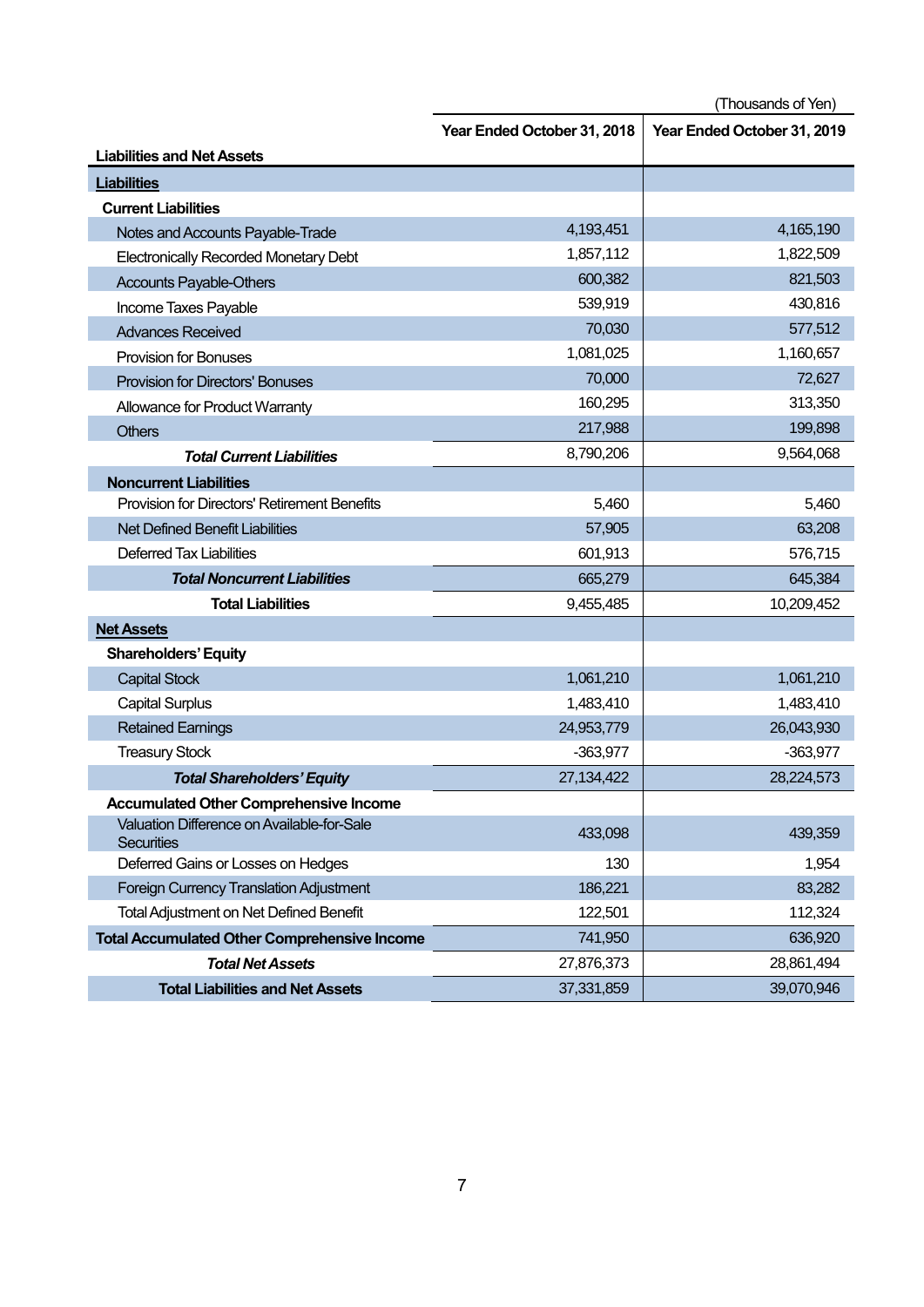# **(2) Consolidated Statements of Income and Consolidated Statements of Comprehensive Income**

**Consolidated Statements of Income**

|                                                                  | (Thousands of Yen)          |                             |  |
|------------------------------------------------------------------|-----------------------------|-----------------------------|--|
|                                                                  | Year Ended October 31, 2018 | Year Ended October 31, 2019 |  |
| <b>Net Sales</b>                                                 | 42,358,294                  | 41,355,790                  |  |
| <b>Cost of Sales</b>                                             | 33,122,636                  | 32,006,364                  |  |
| <b>Gross Profit</b>                                              | 9,235,657                   | 9,349,425                   |  |
| <b>Selling, General and Administrative Expenses</b>              | 6,858,047                   | 6,973,166                   |  |
| <b>Operating Income</b>                                          | 2,377,610                   | 2,376,258                   |  |
| <b>Non-Operating Income</b>                                      |                             |                             |  |
| Interest income                                                  | 3,217                       | 1,667                       |  |
| Dividends Income                                                 | 31,487                      | 32,075                      |  |
| <b>Rent Income</b>                                               | 7,306                       | 7,171                       |  |
| <b>Insurance Return</b>                                          | 2,214                       | 13,382                      |  |
| <b>Others</b>                                                    | 36,498                      | 27,635                      |  |
| <b>Total Non-Operating Income</b>                                | 80,724                      | 81,932                      |  |
| <b>Non-Operating Expenses</b>                                    |                             |                             |  |
| <b>Interest Expenses</b>                                         | 31,804                      | 33,688                      |  |
| <b>Commission Paid</b>                                           | 9,000                       | 8,999                       |  |
| <b>Sales Discount</b>                                            | 5,806                       | 7,432                       |  |
| Provision of Allowance for Bad Debts                             | 38,983                      |                             |  |
| Foreign Exchange Losses                                          | 34,050                      | 18,090                      |  |
| <b>Others</b>                                                    | 3,198                       | 5,486                       |  |
| <b>Total Non-Operating Expenses</b>                              | 122,843                     | 73,697                      |  |
| <b>Ordinary Income</b>                                           | 2,335,490                   | 2,384,493                   |  |
| <b>Extraordinary Losses</b>                                      |                             |                             |  |
| Loss on Impairment                                               | 24,037                      |                             |  |
| Loss on Sales of Investment Securities                           |                             | 5,621                       |  |
| <b>Total Extraordinary Losses</b>                                | 24,037                      | 5,621                       |  |
| Income before Income Taxes                                       | 2,311,453                   | 2,378,871                   |  |
| Income Taxes-Current                                             | 905,746                     | 839,902                     |  |
| Income Taxes-Deferred                                            | $-107,453$                  | $-30,141$                   |  |
| <b>Total Income Taxes</b>                                        | 798,292                     | 809,760                     |  |
| <b>Net Income</b>                                                | 1,513,160                   | 1,569,110                   |  |
| <b>Net Income Attributable to</b><br><b>Owners of the Parent</b> | 1,513,160                   | 1,569,110                   |  |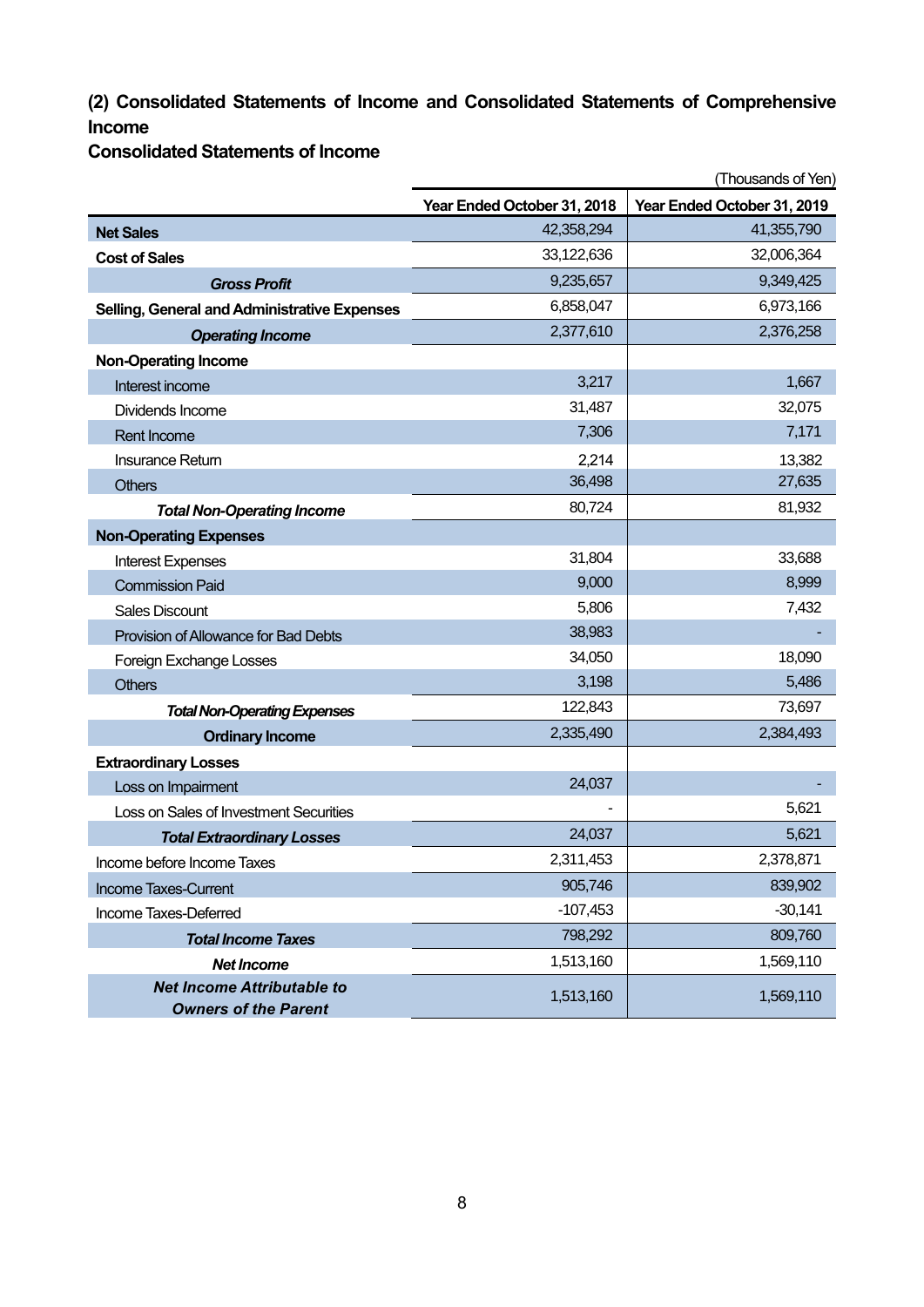# **Consolidated Statements of Comprehensive Income**

|                                                              |                        | (Thousands of Yen)     |
|--------------------------------------------------------------|------------------------|------------------------|
|                                                              | Year Ended October 31, | Year Ended October 31, |
|                                                              | 2018                   | 2019                   |
| Net Income                                                   | 1,513,160              | 1,569,110              |
| Other Comprehensive Income                                   |                        |                        |
| Valuation Difference on Available-for-sale Securities        | $-117,940$             | 6,261                  |
| Deferred Gains or Losses on Hedges                           | $-2,377$               | 1,824                  |
| <b>Foreign Currency Translation Adjustment</b>               | $-28,343$              | $-102,938$             |
| Adjustment on Net Defined Benefit                            | $-47,715$              | $-10,177$              |
| <b>Total Other Comprehensive Income</b>                      | $-196,377$             | $-105,030$             |
| <b>Comprehensive Income</b>                                  | 1,316,783              | 1,464,080              |
| (Breakdown)                                                  |                        |                        |
| Comprehensive Income Attributable to Owners of the<br>Parent | 1,316,783              | 1,464,080              |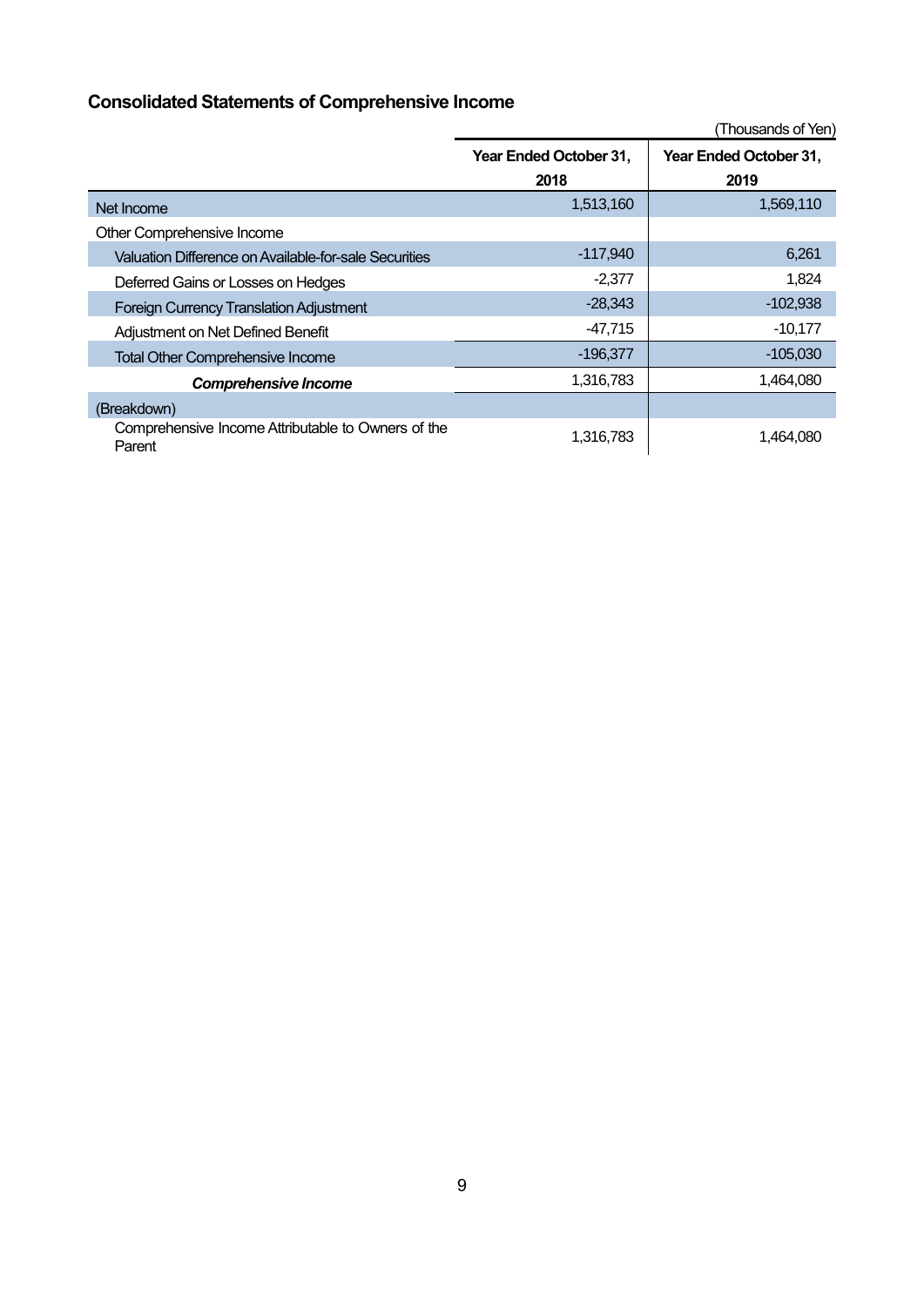# **(3) Consolidated Statements of Changes in Shareholders' Equity**

# **Previous Consolidated Fiscal Year (Year Ended October 31, 2018)**

| (Thousands of Yen)                                             |           |                                                                 |            |            |            |
|----------------------------------------------------------------|-----------|-----------------------------------------------------------------|------------|------------|------------|
|                                                                |           | <b>Shareholders' Equity</b>                                     |            |            |            |
|                                                                | Common    | <b>Issued Shares</b><br><b>Total Net</b><br>Capital<br>Retained |            |            |            |
|                                                                | Stock     | Surplus                                                         | Earnings   | Reacquired | Assets     |
| <b>Surplus during Previous</b><br><b>Fiscal Year</b>           | 1,061,210 | 1,483,410                                                       | 23,889,646 | $-363,876$ | 26,070,389 |
| Changes during This<br><b>Fiscal Year</b>                      |           |                                                                 |            |            |            |
| Cash Dividend Paid                                             |           |                                                                 | -449,027   |            | -449,027   |
| Net Income Attributable to<br>Owners of the Parent             |           |                                                                 | 1,513,160  |            | 1,513,160  |
| <b>Acquisition of Treasury</b><br><b>Stock</b>                 |           |                                                                 |            | $-100$     | $-100$     |
| Total (Net) Amount<br>Changed (Except<br>Shareholders' Equity) |           |                                                                 |            |            |            |
| <b>Total Amount Changed</b>                                    |           |                                                                 | 1,064,133  | $-100$     | 1,064,033  |
| Surplus during This Fiscal<br>Year                             | 1,061,210 | 1,483,410                                                       | 24,953,779 | $-363,977$ | 27,134,422 |

|                                                                | Accumulated Other Comprehensive Income                                |                                             |                                                  |                                        |                                                |                            |
|----------------------------------------------------------------|-----------------------------------------------------------------------|---------------------------------------------|--------------------------------------------------|----------------------------------------|------------------------------------------------|----------------------------|
|                                                                | Valuation<br>Difference on<br>Available-for-sale<br><b>Securities</b> | Deferred<br>Gains or<br>Losses on<br>Hedges | Foreign<br>Currency<br>Translation<br>Adjustment | <b>Total Net</b><br>Defined<br>Benefit | <b>Total Other</b><br>Comprehensiv<br>e Income | <b>Total Net</b><br>Assets |
| <b>Surplus during Previous</b><br><b>Fiscal Year</b>           | 551,039                                                               | 2,508                                       | 214,564                                          | 170,216                                | 938,328                                        | 27,008,718                 |
| Changes during This<br><b>Fiscal Year</b>                      |                                                                       |                                             |                                                  |                                        |                                                |                            |
| Cash Dividend Paid                                             |                                                                       |                                             |                                                  |                                        |                                                | $-449,027$                 |
| Net Income Attributable<br>to Owners of the Parent             |                                                                       |                                             |                                                  |                                        |                                                | 1,513,160                  |
| Acquisition of Treasury<br><b>Stock</b>                        |                                                                       |                                             |                                                  |                                        |                                                | $-100$                     |
| Total (Net) Amount<br>Changed (Except<br>Shareholders' Equity) | $-117,940$                                                            | $-2,377$                                    | $-28,343$                                        | -47,715                                | $-196,377$                                     | $-196,377$                 |
| <b>Total Amount Changed</b>                                    | $-117,940$                                                            | $-2,377$                                    | $-28,343$                                        | -47,715                                | $-196,377$                                     | 867,655                    |
| Surplus during This<br><b>Fiscal Year</b>                      | 433,098                                                               | 130                                         | 186,221                                          | 122,501                                | 741,950                                        | 27,876,373                 |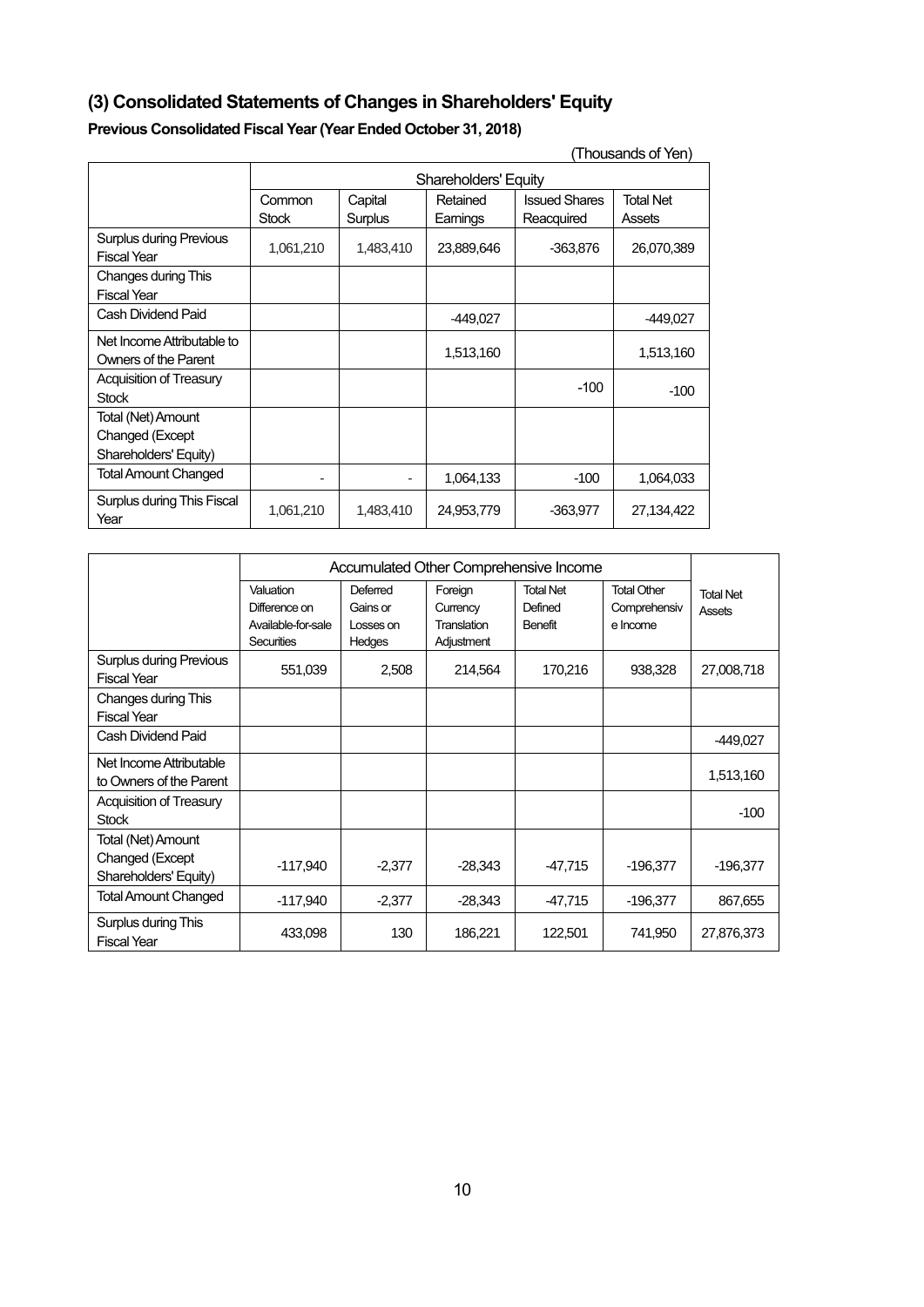# **Current Consolidated Fiscal Year (Year Ended October 31, 2019)**

| (Thousands of Yen)                                   |              |                                                                 |            |            |            |
|------------------------------------------------------|--------------|-----------------------------------------------------------------|------------|------------|------------|
|                                                      |              | <b>Shareholders' Equity</b>                                     |            |            |            |
|                                                      | Common       | <b>Issued Shares</b><br><b>Total Net</b><br>Capital<br>Retained |            |            |            |
|                                                      | <b>Stock</b> | Surplus                                                         | Earnings   | Reacquired | Assets     |
| <b>Surplus during Previous</b><br><b>Fiscal Year</b> | 1,061,210    | 1,483,410                                                       | 24,953,779 | $-363,977$ | 27,134,422 |
| Changes during This                                  |              |                                                                 |            |            |            |
| <b>Fiscal Year</b>                                   |              |                                                                 |            |            |            |
| Cash Dividend Paid                                   |              |                                                                 | -478,960   |            | -478,960   |
| Net Income Attributable to                           |              |                                                                 |            |            |            |
| Owners of the Parent                                 |              |                                                                 | 1,569,110  |            | 1,569,110  |
| <b>Acquisition of Treasury</b>                       |              |                                                                 |            |            |            |
| <b>Stock</b>                                         |              |                                                                 |            |            |            |
| Total (Net) Amount                                   |              |                                                                 |            |            |            |
| Changed (Except                                      |              |                                                                 |            |            |            |
| Shareholders' Equity)                                |              |                                                                 |            |            |            |
| Total Amount Changed                                 |              |                                                                 | 1,090,150  |            | 1,090,150  |
| Surplus during This Fiscal<br>Year                   | 1,061,210    | 1,483,410                                                       | 26,043,930 | $-363,977$ | 28,224,573 |

|                                                                | Accumulated Other Comprehensive Income                         |                                             |                                                  |                                               |                                                |                            |
|----------------------------------------------------------------|----------------------------------------------------------------|---------------------------------------------|--------------------------------------------------|-----------------------------------------------|------------------------------------------------|----------------------------|
|                                                                | Valuation<br>Difference on<br>Available-for-sale<br>Securities | Deferred<br>Gains or<br>Losses on<br>Hedges | Foreign<br>Currency<br>Translation<br>Adjustment | <b>Total Net</b><br>Defined<br><b>Benefit</b> | <b>Total Other</b><br>Comprehensiv<br>e Income | <b>Total Net</b><br>Assets |
| <b>Surplus during Previous</b><br><b>Fiscal Year</b>           | 433,098                                                        | 130                                         | 186,221                                          | 122,501                                       | 741,950                                        | 27,876,373                 |
| Changes during This<br><b>Fiscal Year</b>                      |                                                                |                                             |                                                  |                                               |                                                |                            |
| Cash Dividend Paid                                             |                                                                |                                             |                                                  |                                               |                                                | -478,960                   |
| Net Income Attributable<br>to Owners of the Parent             |                                                                |                                             |                                                  |                                               |                                                | 1,569,110                  |
| Acquisition of Treasury<br><b>Stock</b>                        |                                                                |                                             |                                                  |                                               |                                                |                            |
| Total (Net) Amount<br>Changed (Except<br>Shareholders' Equity) | 6,261                                                          | 1,824                                       | $-102,938$                                       | $-10,177$                                     | $-105,030$                                     | $-105,030$                 |
| <b>Total Amount Changed</b>                                    | 6,261                                                          | 1,824                                       | $-102,938$                                       | $-10,177$                                     | $-105,030$                                     | 985,120                    |
| Surplus during This<br><b>Fiscal Year</b>                      | 439,359                                                        | 1,954                                       | 83,282                                           | 112,324                                       | 636,920                                        | 28,861,494                 |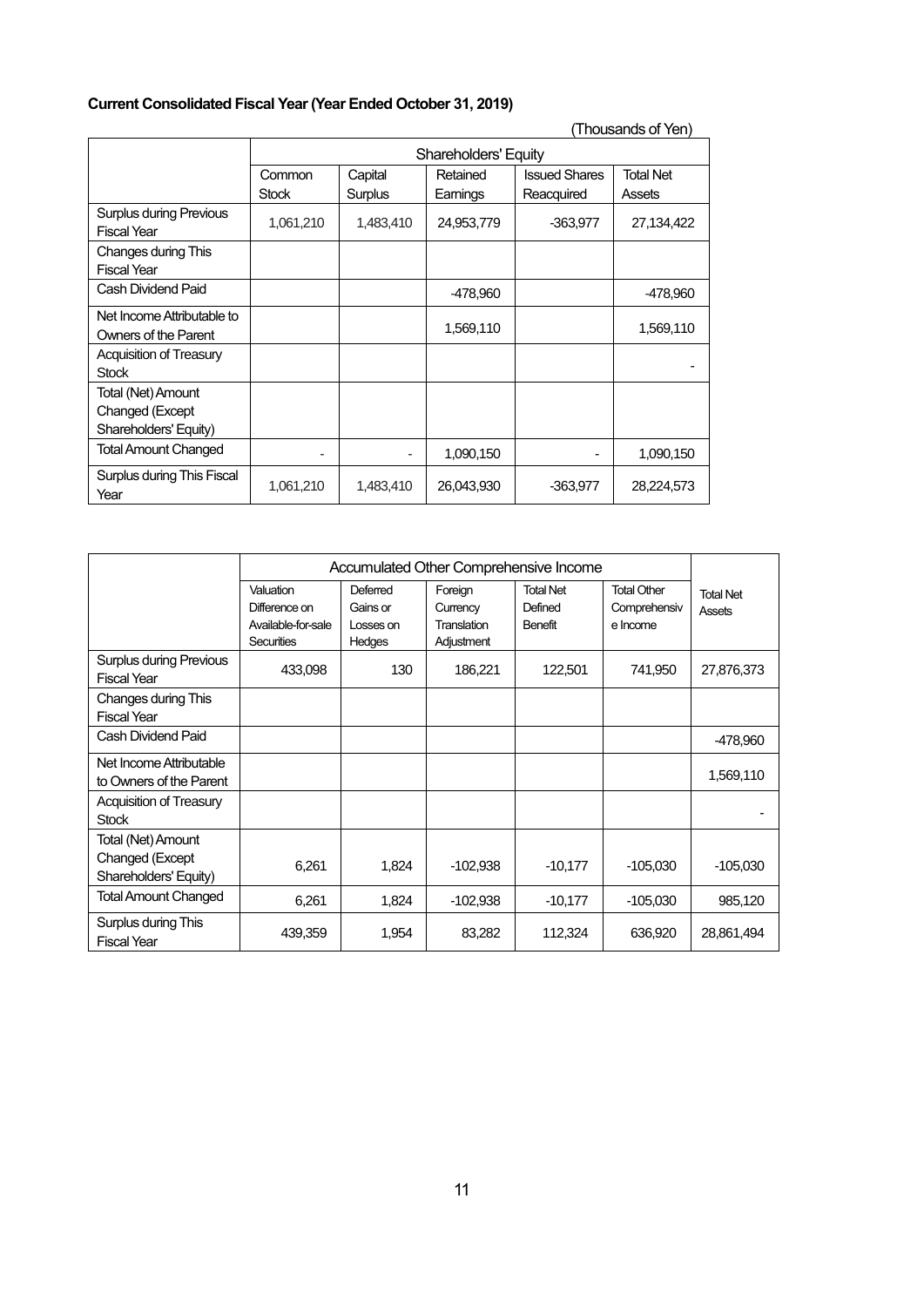# **(4) Consolidated Statements of Cash Flows**

|                                                         |                   | (Thousands of Yen) |
|---------------------------------------------------------|-------------------|--------------------|
|                                                         | <b>Year Ended</b> | <b>Year Ended</b>  |
|                                                         | October 31, 2018  | October 31, 2019   |
| Net Cash Provided by (Used in) Operating Activities     |                   |                    |
| Income before Income Taxes and Minority Interests       | 2,311,453         | 2,378,871          |
| Depreciation and Amortization                           | 400,068           | 364,194            |
| Increase (Decrease) in Provision for Bonuses            | 98,176            | 80,226             |
| Increase (Decrease) in Provision for Directors' Bonuses | 5,321             | 2,627              |
| Increase (Decrease) in Allowance for Product Warranty   | (24, 963)         | 153,055            |
| Increase (Decrease) in Net Defined Benefit Liability    | 407               | 5,302              |
| Decrease (Increase) in Net Defined Benefit Asset        | (28, 492)         | (17,531)           |
| Increase (Decrease) in Allowance for Doubtful Accounts  | 57,895            | (315)              |
| Interests and Dividends Income                          | (34, 705)         | (33,743)           |
| <b>Interest Expenses</b>                                | 31,804            | 33,688             |
| Foreign Exchange Losses (Gains)                         | (7,050)           | 11,664             |
| Loss (Gain) on Sales of Investment Securities           |                   | 5,621              |
| Loss on Impairment                                      | 24,037            |                    |
| Decrease (Increase) in Notes and Accounts Receivable-   | 228,685           | 1,656,813          |
| Trade                                                   |                   |                    |
| Decrease (Increase) in Inventories                      | (539, 626)        | (156, 401)         |
| Increase (Decrease) in Notes and Accounts Payable-Trade | 292,057           | (48, 440)          |
| Increase (Decrease) in Accounts Payable-Others          | 65,975            | 102,583            |
| Increase (Decrease) in Advances Received                | 12,458            | 509,626            |
| Others, Net                                             | 87,378            | (235, 545)         |
| Sub total                                               | 2,980,881         | 4,812,299          |
| Interests and Dividends Income Received                 | 34,698            | 33,660             |
| <b>Interest Expenses Paid</b>                           | (31, 804)         | (33,688)           |
| <b>Income Taxes Paid</b>                                | (792, 568)        | (943, 64)          |
| Net Cash Provided by (Used in) Operating Activities     | 2,191,206         | 3,868,623          |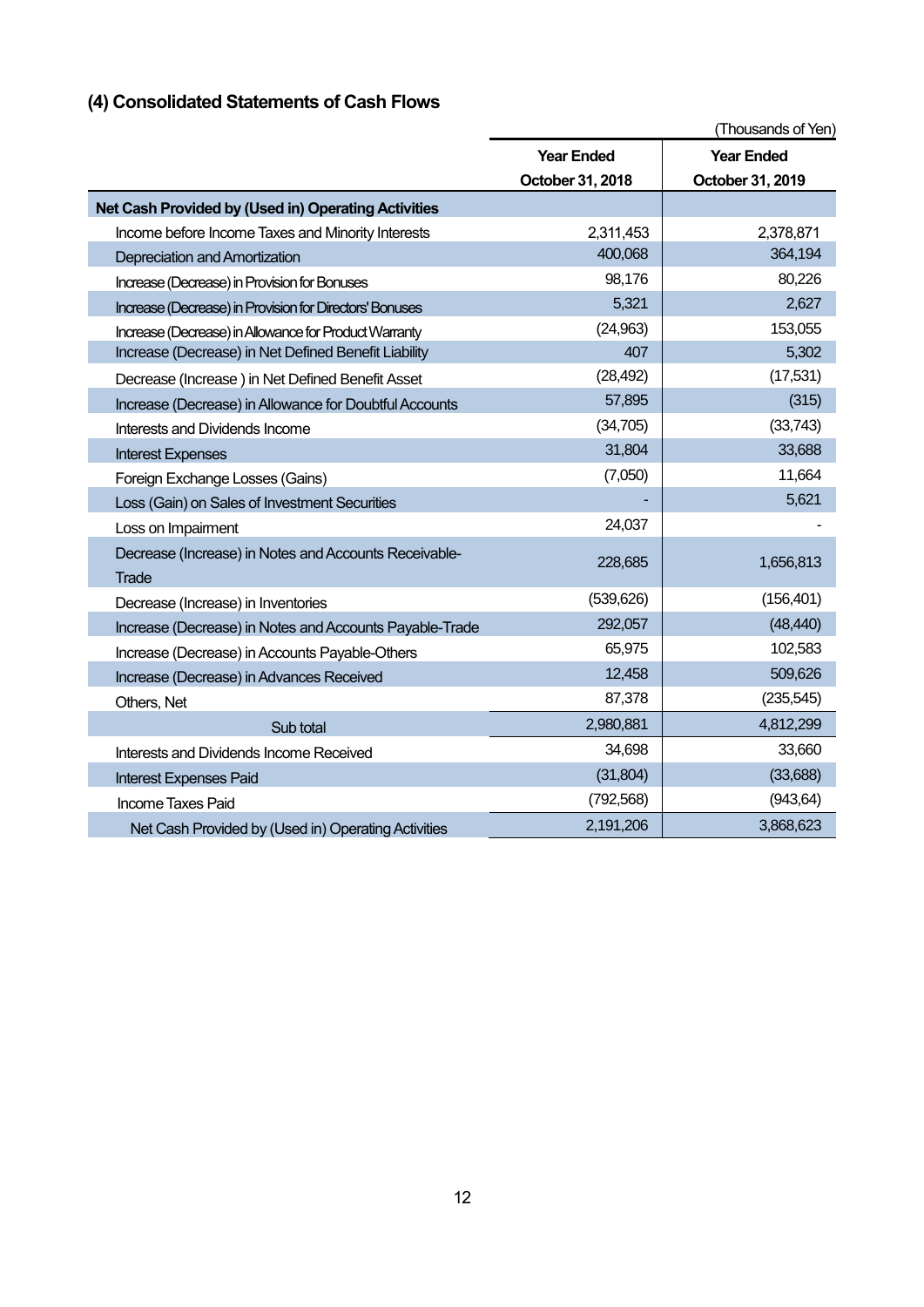|                                                                |                   | (Thousands of Yen) |
|----------------------------------------------------------------|-------------------|--------------------|
|                                                                | <b>Year Ended</b> | <b>Year Ended</b>  |
|                                                                | October 31, 2018  | October 31, 2019   |
| Net Cash Provided by (Used in) Investment Activities           |                   |                    |
| <b>Disbursement to Time Deposits</b>                           | (4,000,000)       | (6,000,000)        |
| Proceeds from Withdrawal of Time Deposits                      | 4,000,000         | 6,000,000          |
| Purchase of Property, Plant and Equipment                      | (171, 856)        | (468, 183)         |
| Proceeds from Sales of Property, Plant and Equipment           | 3,450             | 935                |
| Purchase of Intangible Fixed Assets                            | (41,586)          | (60, 981)          |
| <b>Purchase of Investment Securities</b>                       | (21, 340)         | (22, 151)          |
| Proceeds from Sales of Investment Securities                   |                   | 5,659              |
| Payments of Loans Receivable                                   | (3,930)           | (2,580)            |
| <b>Collection of Loans Receivable</b>                          | 3,440             | 3,815              |
| Guarantee Deposits (Increase)                                  | (47,005)          | (11, 351)          |
| Others, Net                                                    | (2, 427)          | 10,197             |
| Net Cash Provided by (Used in) Investment Activities           | (281, 257)        | (544, 640)         |
| Net Cash Provided by (Used in) Financing Activities            |                   |                    |
| <b>Acquisition of Treasury Stock</b>                           | (100)             |                    |
| <b>Cash Dividends Paid</b>                                     | (449, 027)        | (478,960)          |
| Net Cash Provided by (Used in) Financing Activities            | (449, 127)        | (478,960)          |
| <b>Cash and Cash Equivalents</b>                               |                   |                    |
| Effect of Exchange Rate Change on Cash and Cash<br>Equivalents | 97                | (51, 297)          |
| Net Increase (Decrease) in Cash and Cash Equivalents           | 1,460,919         | 2,793,724          |
| Cash and Cash Equivalents at Beginning of Period               | 7,893,336         | 9,354,256          |
| Cash and Cash Equivalents at End of This Fiscal Year           | 9,354,256         | 12,147,981         |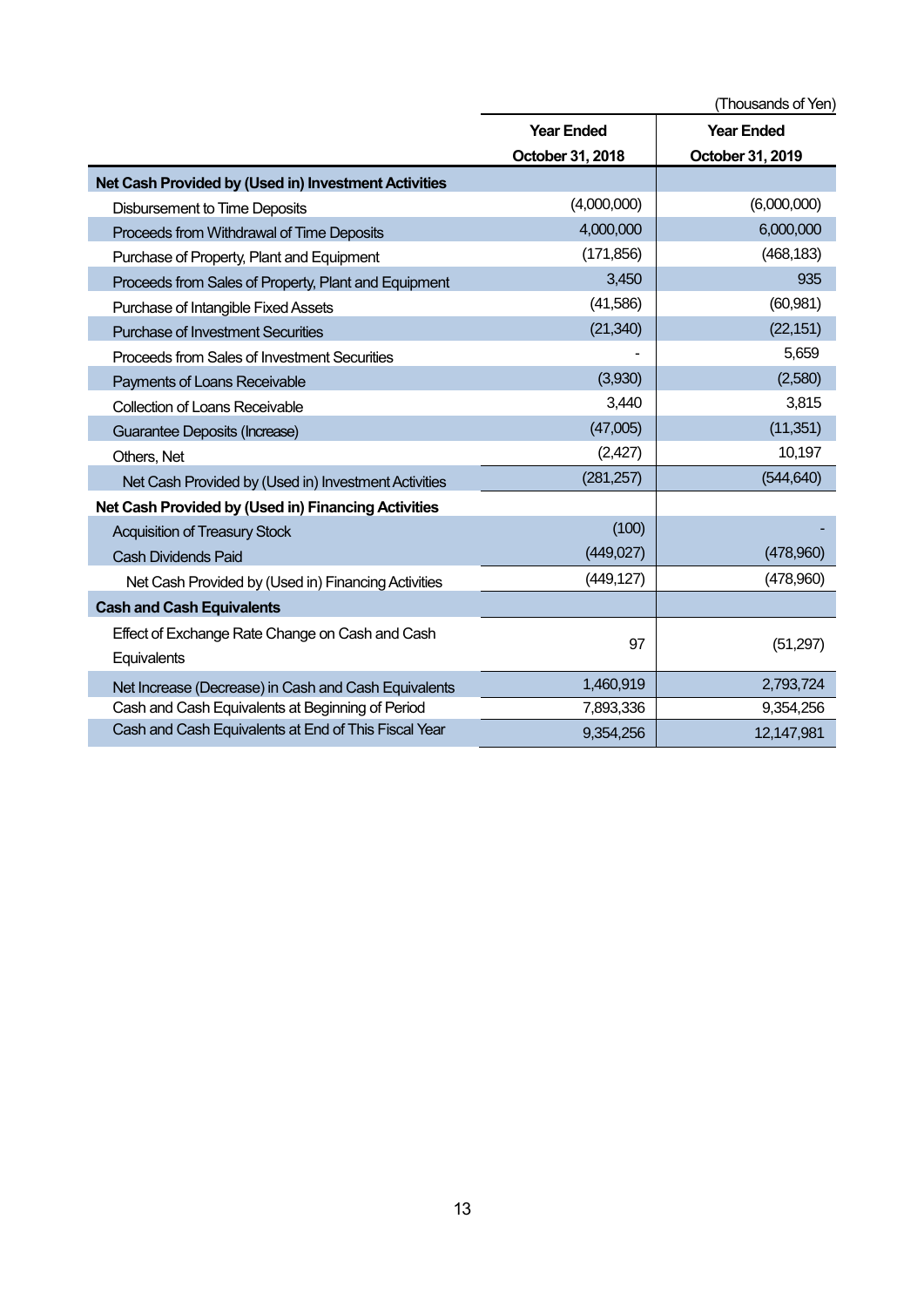# **(5) Notes for Consolidated Financial Statements**

### **(Notes for premise of going concern)**

There are no pertinent matters to report.

#### **(Change in presentation method)**

Change in conjunction with application of the *Partial Amendments to Accounting Standard for Tax Effect Accounting* Beginning from the start of the current consolidated fiscal year, the Company has applied the *Partial Amendments to Accounting Standard for Tax Effect Accounting* (Accounting Standards Board of Japan Statement No. 28), and changed its presentation method to classify deferred tax assets in Investments and Other Assets, and classify deferred tax liabilities in Noncurrent Liabilities.

As a result of this change, in the consolidated balance sheet for the previous consolidated fiscal year "Deferred Tax Assets" included in "Current Assets" decreased by 630,609,000 yen and "Deferred Tax Assets" included in "Investments and Other Assets" increased by 16,436,000 yen. In addition, "Deferred Tax Liabilities" included in "Noncurrent Liabilities" decreased by 614,172,000 yen.

Furthermore, Deferred Tax Assets and Deferred Tax Liabilities related to the same tax payments are presented after being offset, and Total Assets decreased by 614,172,000 yen compared with what the amount otherwise would have been before the change.

### (Consolidated Statements of Income)

The item "Insurance Refunds" included in the "Others" category of Non-Operating Expenses in the previous consolidated fiscal year has been stated as a separate item from the current consolidated fiscal year, because the material importance of the item has increased. To reflect this change in presentation method, 38,712,000 yen that was included in the "Others" category of "Non-Operating Income" in the Consolidated Statement of Income for the previous consolidated fiscal year has been restated as "Insurance Refunds" of 2,214,000 yen and "Others" of 36,498,000 yen.

### **(Segment information)**

### 1. Summary of reporting segments

TOMOE Engineering Co., Ltd. has established two operational headquarters. These operational headquarters are developing their business activities by planning comprehensive domestic and overseas strategies for the respective manufactured and commercial products they handle.

We therefore have assumed these two businesses, referred to as the "Machinery & Equipment Business" and the "Chemical Products Business", as our company reporting segments. The Machinery & Equipment Business mainly manufactures and sells centrifuge decanters, and the Chemical Products Business mainly manufactures, stocks and sells chemical industry products.

The Company's reporting segments are those units of the Company's for which discrete financial information is available and for which the Board of Directors regularly conducts a review for the purpose of making decisions about resources to be allocated to the segments and assess the segments' performance.

2. Method for calculating amounts of net sales, income or loss, assets, liabilities and other items for each reporting segment

The accounting methods for reporting segments are identical to the accounting methods adopted for preparation of the consolidated financial statements.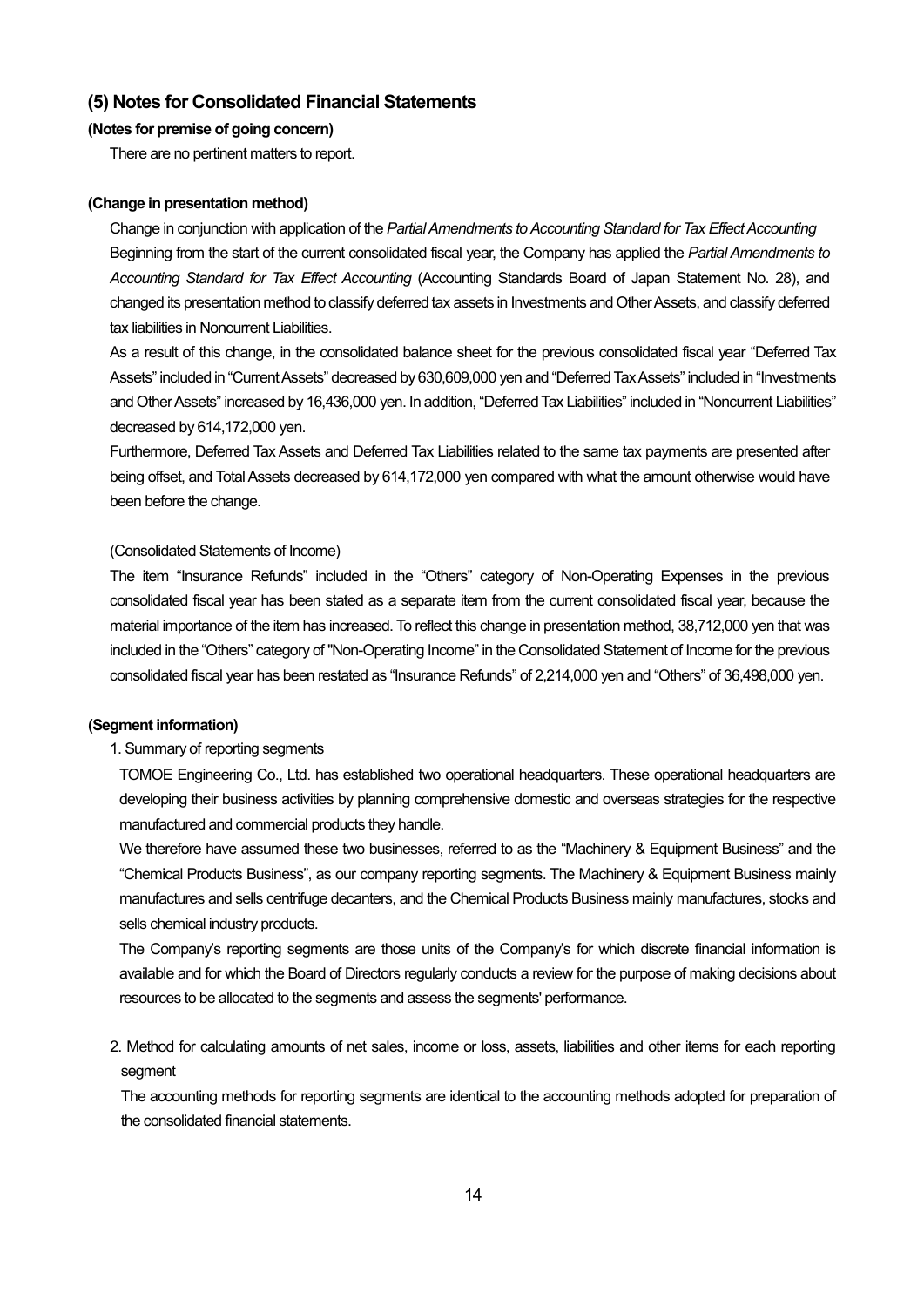3. Information concerning the amount of net sales, income or loss, assets, liabilities and other items for each reporting segment

|                                                                         |                                             |                                                |            |                      | (Thousands of Yen)                                   |
|-------------------------------------------------------------------------|---------------------------------------------|------------------------------------------------|------------|----------------------|------------------------------------------------------|
| Reporting segment                                                       |                                             |                                                |            |                      | Consolidated                                         |
|                                                                         | Machinery &<br>Equipment<br><b>Business</b> | Chemical<br><b>Products</b><br><b>Business</b> | Total      | Adjustment<br>Note 1 | Financial<br><b>Statements</b><br>Reported<br>Amount |
| <b>Sales</b><br><b>Sales to Unaffiliated Customers</b>                  | 11,172,075                                  | 31,186,218                                     | 42,358,294 |                      | 42,358,294                                           |
| Internal Sales Among Segments<br>or Amount Transferred                  |                                             |                                                |            |                      |                                                      |
| Total                                                                   | 11,172,075                                  | 31,186,218                                     | 42,358,294 |                      | 42,358,294                                           |
| Segment Income                                                          | 593,599                                     | 1,784,011                                      | 2,377,610  |                      | 2,377,610                                            |
| Segment Assets                                                          | 9,545,062                                   | 17,056,979                                     | 26,602,041 | 10,729,818           | 37,331,859                                           |
| Other Items<br>Depreciation & Amortization                              | 298,179                                     | 101,888                                        | 400,068    |                      | 400,068                                              |
| Increase in Property, Plant &<br><b>Equipment and Intangible Assets</b> | 157,682                                     | 70,117                                         | 227,800    |                      | 227,800                                              |

### **Previous Consolidated Fiscal Year (Year Ended October 31, 2018)**

(Notes)

1. The adjustment amount for segment assets is the assets of the entire company that cannot be allocated to each reporting segment, and is mainly idle operating funds (cash on hand and in banks), long-term investments (investment securities) and assets acquired in relation to a district redevelopment project.

2. The total amount for segment income agrees with the operating income reported on the Consolidated Statement of Income.

### **Current Consolidated Fiscal Year (Year Ended October 31, 2019)**

|                                                                         |                                             |                                                |            |                      | (Thousands of Yen)                                   |  |
|-------------------------------------------------------------------------|---------------------------------------------|------------------------------------------------|------------|----------------------|------------------------------------------------------|--|
|                                                                         | Reporting segment                           |                                                |            |                      |                                                      |  |
|                                                                         | Machinery &<br>Equipment<br><b>Business</b> | Chemical<br><b>Products</b><br><b>Business</b> | Total      | Adjustment<br>Note 1 | Financial<br><b>Statements</b><br>Reported<br>Amount |  |
| <b>Sales</b><br>Sales to Unaffiliated Customers                         | 11,250,242                                  | 30,105,547                                     | 41,355,790 |                      | 41,355,790                                           |  |
| Internal Sales Among Segments<br>or Amount Transferred                  |                                             |                                                |            |                      |                                                      |  |
| Total                                                                   | 11,250,242                                  | 30,105,547                                     | 41,355,790 |                      | 41,355,790                                           |  |
| Segment Income                                                          | 971,674                                     | 1,404,583                                      | 2,376,258  |                      | 2,376,258                                            |  |
| <b>Segment Assets</b>                                                   | 9,479,554                                   | 16,048,821                                     | 25,528,376 | 13,542,570           | 39,070,946                                           |  |
| Other Items<br>Depreciation & Amortization                              | 266,620                                     | 97,574                                         | 364,194    |                      | 364,194                                              |  |
| Increase in Property, Plant &<br><b>Equipment and Intangible Assets</b> | 503,688                                     | 144,440                                        | 648,129    |                      | 648,129                                              |  |

(Notes)

1.The adjustment amount for segment assets is the assets of the entire company that cannot be allocated to each reporting segment, and is mainly idle operating funds (cash on hand and in banks), long-term investments (investment securities) and assets acquired in relation to a district redevelopment project.

2. The total amount for segment income agrees with the operating income reported on the Consolidated Statement of Income.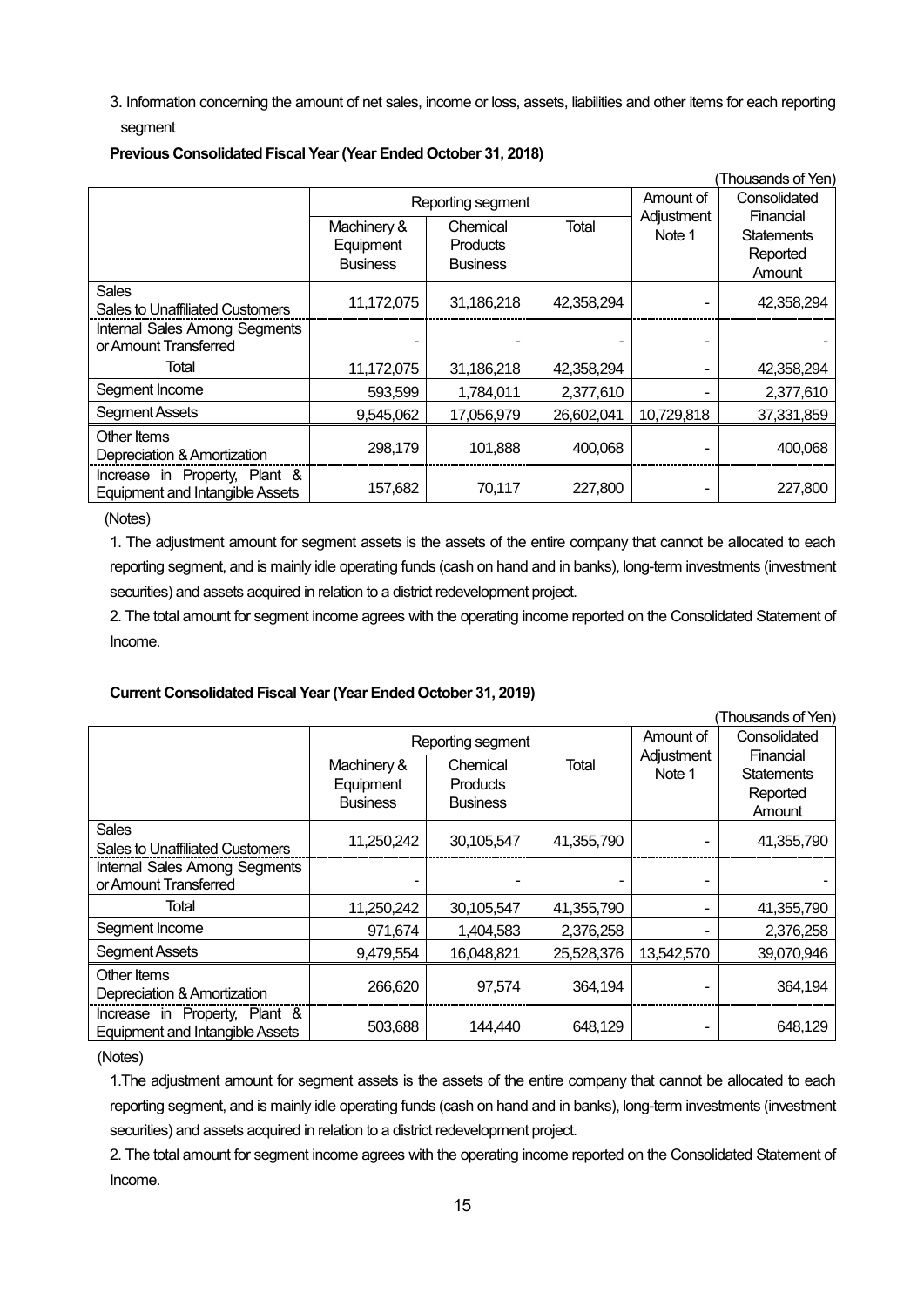(Related information)

# **Previous Consolidated Fiscal Year (Year Ended October 31, 2018)**

1. Information by product and service

The Company has omitted a description of information by product and service because this same information is disclosed in segment information.

2. Regional Information

| 1. Net Sales<br>(Thousands of Yen) |           |          |            |  |
|------------------------------------|-----------|----------|------------|--|
| Japan                              | Asia      | Others   | Total      |  |
| 33.871.323                         | 7.406.701 | .080.268 | 42,358,294 |  |

(Note)Net sales are classified by country or region based on the customer's location.

| 2. Property, Plant and Equipment |         |               | (Thousands of Yen) |
|----------------------------------|---------|---------------|--------------------|
| Japan                            | Asia    | <b>Others</b> | Total              |
| 4.710.886                        | 189.972 | 141.230       | 5,042,089          |

3. Main Customer Information

The Company has omitted a description of sales to outside customers because there are no customers to which sales account for more than 10% of the net sales reported in the Consolidated Statements of Income.

### **Current Consolidated Fiscal Year (Year Ended October 31, 2019)**

1. Information by product and service

The Company has omitted a description of information by product and service because this same information is disclosed in segment information.

### 2. Regional Information

# **1. Net Sales** (Thousands of Yen)

| 1. NU JAKS |          |               | THUUSAHUS UL TUHT |
|------------|----------|---------------|-------------------|
| Japan      | Asia     | <b>Cthers</b> | Total             |
| 32.748.508 | .462.392 | .144.889      | 41,355,790        |

(Note) Net sales are classified by country or region based on the customer's location.

| 2. Property, Plant and Equipment |           |         | (Thousands of Yen) |           |
|----------------------------------|-----------|---------|--------------------|-----------|
|                                  | Japan     | Asia    | Others             | Total     |
|                                  | 4,851,345 | 275,708 | 148.701            | 5,275,756 |

3. Main Customer Information

The Company has omitted a description of sales to outside customers because there are no customers to which sales account for more than 10% of the net sales reported in the Consolidated Statements of Income.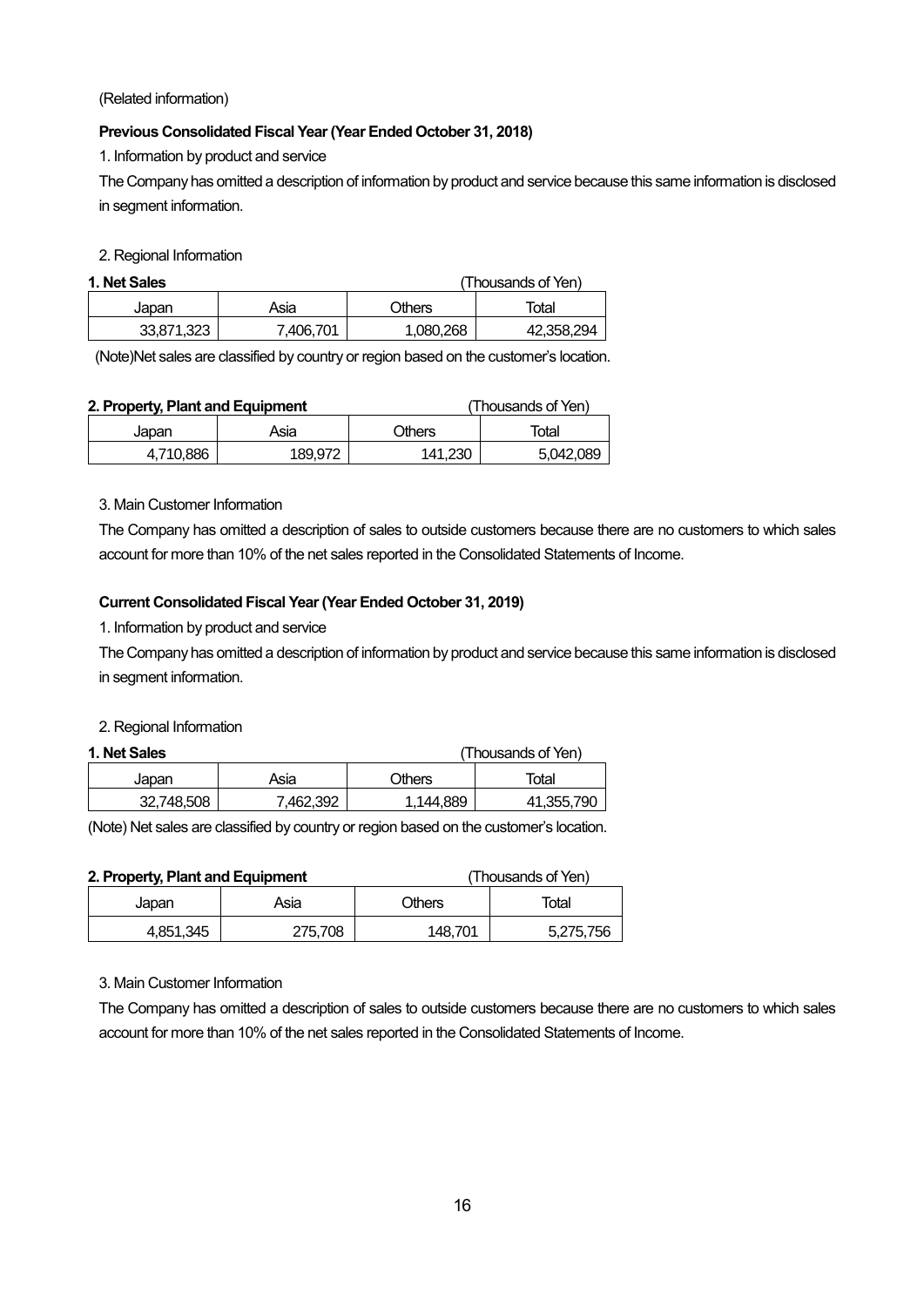(Information concerning impairment losses on fixed assets by reporting segment)

| Previous Consolidated Fiscal Year (Year Ended October 31, 2018) |                                             |                                                |          |                                        | (Thousands of Yen) |
|-----------------------------------------------------------------|---------------------------------------------|------------------------------------------------|----------|----------------------------------------|--------------------|
|                                                                 |                                             | Reported segments                              |          |                                        |                    |
|                                                                 | Machinery &<br>Equipment<br><b>Business</b> | Chemical<br><b>Products</b><br><b>Business</b> | Subtotal | Elimination at<br>Total<br>the Company |                    |
| Impairment loss                                                 | 24,037                                      |                                                | 24,037   |                                        | 24,037             |

### **Current Consolidated Fiscal Year (Year Ended October 31, 2019)**

There are no pertinent matters to report.

[Information concerning amortization of goodwill and unamortized balances by reporting segment] There are no pertinent matters to report.

[Information concerning gain on negative goodwill by reporting segment] There are no pertinent matters to report.

### **(Significant changes to subsidiaries during the period)**

During the current consolidated fiscal year the Company established TOMOE ENGINEERING (TAICANG) CO.,LTD. (a specified subsidiary) as a Company subsidiary, and said company has been included in the scope of consolidation.

### **(Per Share Information)**

|                      | <b>Year Ended</b><br>October 31, 2018 | <b>Year Ended</b><br>October 31, 2019 |
|----------------------|---------------------------------------|---------------------------------------|
| Net Asset per Share  | ¥2,793.69                             | ¥2,892.41                             |
| Net Income per Share | ¥151. <sup>64</sup>                   | ¥157.25                               |

(Note 1) Income per share for this fiscal year after adjustment of the residual securities is not presented as there are no residual securities.

### (Note 2) Calculation basis for net income per share are as follows:

|                                                       | <b>Year Ended</b> | <b>Year Ended</b> |
|-------------------------------------------------------|-------------------|-------------------|
|                                                       | October 31, 2018  | October 31, 2019  |
| Net Income for this Fiscal Year (thousands of yen)    | 1,513,160         | 1,569,110         |
| Net Income for Common Stock (thousands of yen)        | 1,513,160         | 1,569,110         |
| Average number of Common Stock during the Fiscal Year | 9,978,368         | 9,978,339         |

(Note3) Calculation basis for net asset per share are as follows:

|                                                                                | <b>Year Ended</b><br>October 31, 2018 | <b>Year Ended</b><br>October 31, 2019 |
|--------------------------------------------------------------------------------|---------------------------------------|---------------------------------------|
| Total for Net Asset in Consolidated Balance Sheet<br>(thousands of yen)        | 27,876,373                            | 28,861,494                            |
| Net Asset for Common Stock (thousands of yen)                                  | 27,876,373                            | 28,861,494                            |
| Number of Common Stock used for calculation of Net Assets<br>per Share (share) | 9,978,339                             | 9,978,339                             |

### **(Significant subsequent events)**

None